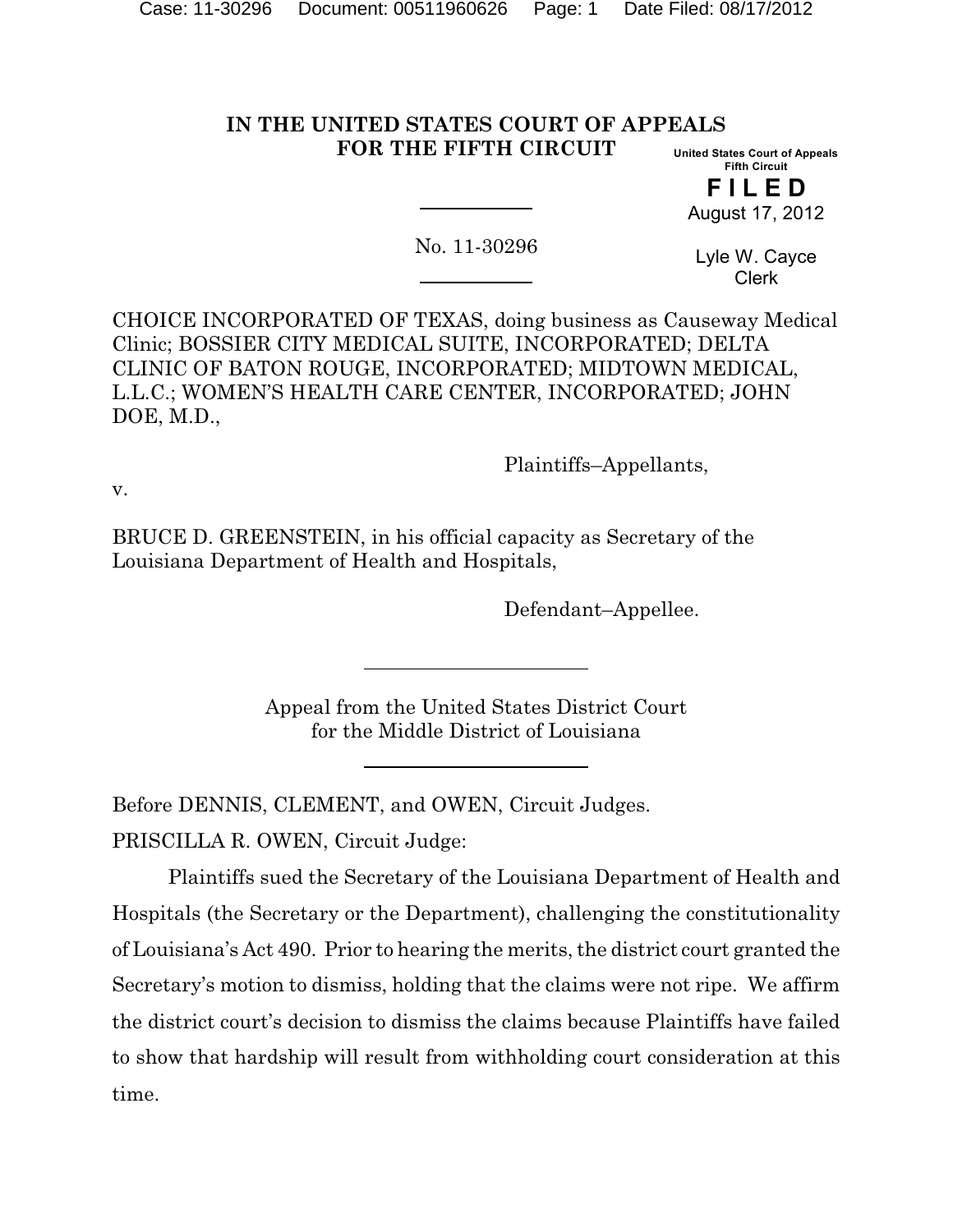# **I**

## **A**

Act 490, enacted in 2010, amended Louisiana's Outpatient Abortion Facility Licensing Law of 2001. Specifically, Act 490 amended Section 40:2175.6 by removing a provision that provided that the procedure for denial, suspension, or revocation of an outpatient abortion facility (OAF) license would be the same as that for hospitals.<sup>1</sup> The revised section provides:

The [S]ecretary of the [D]epartment may deny a license, may refuse to renew a license, or may revoke an existing license, if an investigation or survey determines that the applicant or licensee is in violation of any provision of this Part, in violation of the licensing rules promulgated by the [D]epartment, or in violation of any other federal or state law or regulation.<sup>2</sup>

Previously, the Secretary could deny, suspend, or revoke a license only after finding a "substantial failure . . . to comply," but Act 490 only requires a determination that there has been a "violation" for the Secretary to deny, refuse to renew, or revoke a license.<sup>3</sup> Act 490 also grants the Secretary new authority to deny, refuse to renew, or revoke a license if the applicant or licensee violates "any other federal or state law or regulation."<sup>4</sup> While the right to file a suspensive appeal (suspending the execution of the judgment) with the office of the Secretary is retained, Act 490 does not include the prior provision that granted a right to appeal suspensively to a district court for trial de novo.<sup>5</sup> Act

 $^{1}$  2010 La. Acts 490 (codified at LA. REV. STAT. ANN. § 40:2175.6 (Supp. 2012)).

 $2$  LA. REV. STAT. ANN. § 40:2175.6(G) (Supp. 2012).

*Compare* LA. REV. STAT. ANN. § 40:2175.6(G) (2008), *and id.* § 40:2110(A), *with* LA. 3 REV. STAT. ANN. § 40:2175.6(G) (Supp. 2012).

*Compare* LA. REV. STAT. ANN. § 40:2175.6(G) (2008), *and id.* § 40:2110(A), *with* LA. 4 REV. STAT. ANN. § 40:2175.6(G) (Supp. 2012).

*Compare* LA.REV.STAT.ANN. § 40:2175.6(G) (2008), *and id.* § 40:2110(B)-(C), *with* LA. 5 REV. STAT. ANN. § 40:2175.6(G) (Supp. 2012).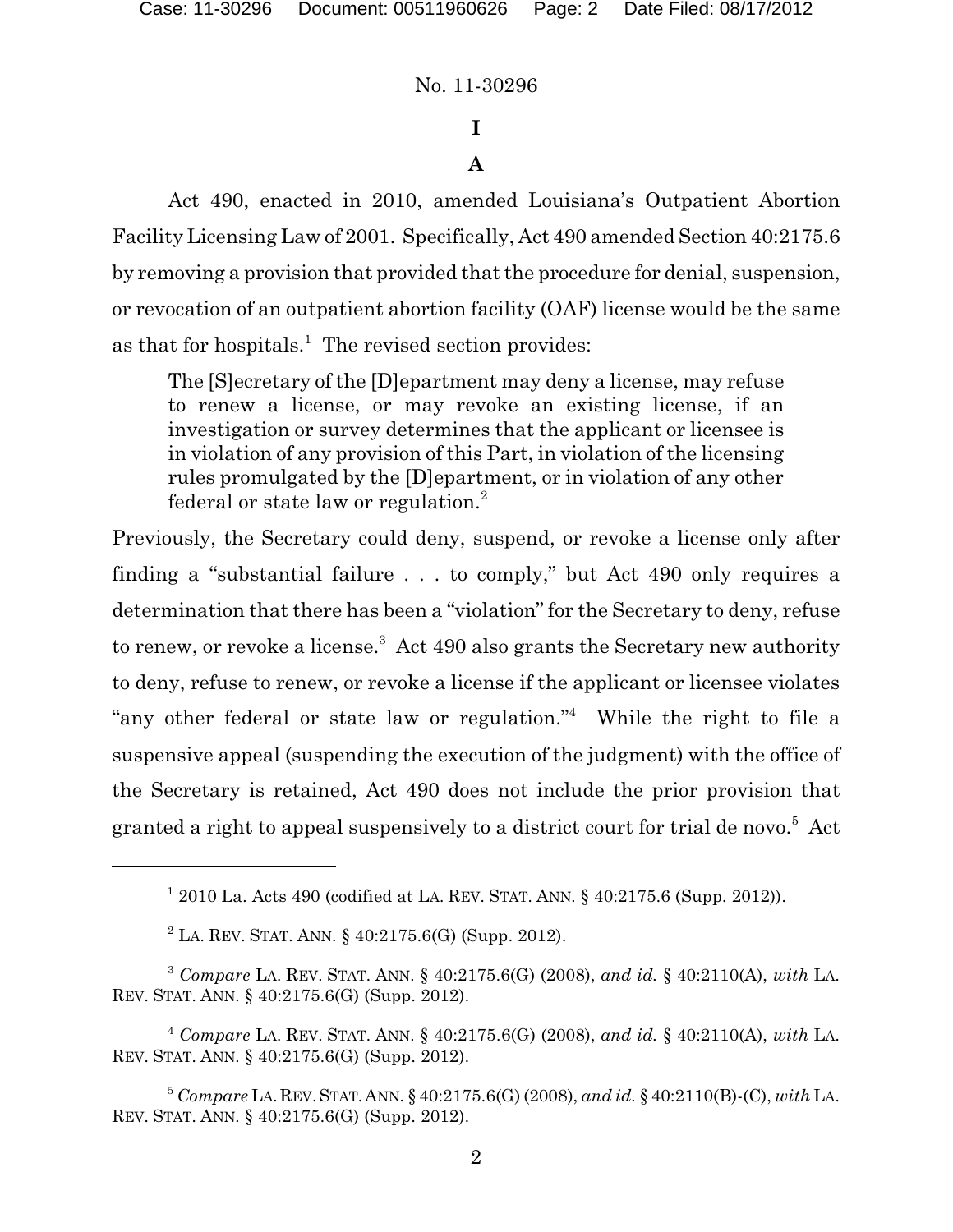490 still requires the Secretary to provide thirty days written notice before denying, refusing to renew, or revoking a license. $6$ 

Act 490 also authorizes the Secretary to issue an immediate suspension in some circumstances:

[T]he [S]ecretary . . . may issue an immediate suspension of a license if an investigation or survey determines that the applicant or licensee is in violation of any provision of this Part, in violation of the rules promulgated by the [D]epartment, or in violation of any other federal or state law or regulation, *and the [S]ecretary determines that the violation or violations pose an imminent or immediate threat to the health, welfare, or safety of a client or patient.*<sup>7</sup>

The Secretary must give written notice of an immediate suspension, and the suspension becomes effective upon receipt of such notice.<sup>8</sup> If the Secretary issues an immediate suspension, the licensee has the right to file a devolutive appeal (not suspending execution of the judgment), or the licensee can seek injunctive relief in district court. $9$  To obtain injunctive relief, the licensee must prove "by clear and convincing evidence that the [S]ecretary's decision . . . was arbitrary and capricious."<sup>10</sup> No longer is there any requirement that the licensee be "given" an opportunity to show compliance with all lawful requirements for the retention of the license."<sup>11</sup>

Finally, Act 490 added a new provision, which provides:

 ${}^8$  *Id.* § 40:2175.6(H).

 $^{9}$  *Id.* § 40:2175.6(H)(1)-(2).

 $^{10}$  *Id.* § 40:2175.6(H)(2).

*Compare* LA. REV. STAT. ANN. § 40:2175.6(G) (2008), *and id.* § 40:2110(A), *with* LA. 6 REV. STAT. ANN. § 40:2175.6(G)(1) (Supp. 2012).

 $^7$  LA. REV. STAT. ANN. § 40:2175.6(H) (Supp. 2012) (emphasis added).

*Compare* LA. REV. STAT. ANN. § 49:961(C) (2003), *with* LA. REV. STAT. ANN. 11 § 40:2175.6(H) (Supp. 2012).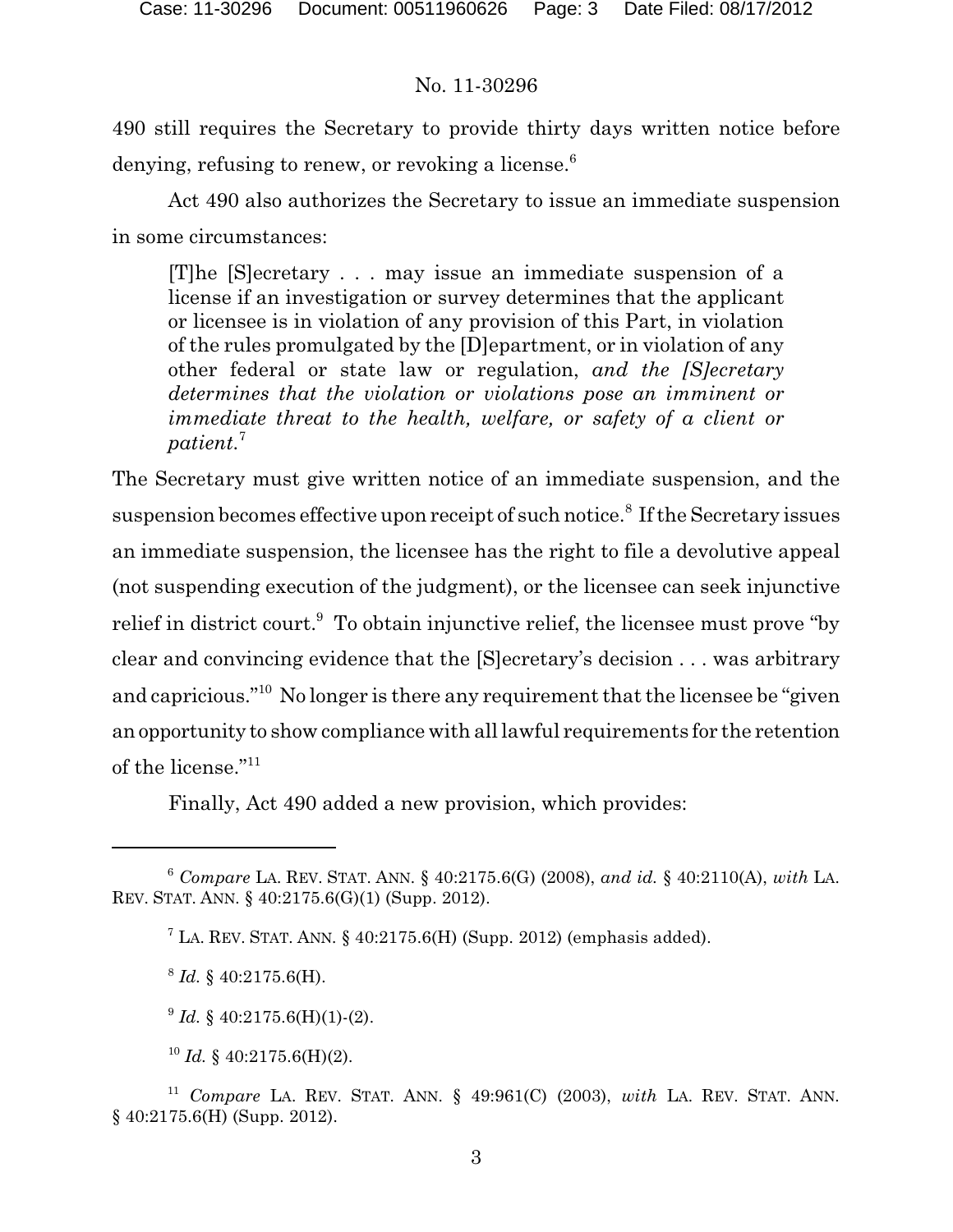If a license is revoked or renewal of a license is denied other than for cessation of business or non-operational status, or if the license is surrendered in lieu of an adverse action, any owner, officer, member, manager, director, or administrator of the licensee may be prohibited from owning, managing, directing, or operating another outpatient abortion clinic in the state of Louisiana.<sup>12</sup>

### **B**

The petitioners in this case are Choice Inc. of Texas; Bossier City Medical Suite, Inc; Delta Clinic of Baton Rouge, Inc.; Midtown Medical, L.L.C.; and Women's Health Care Center, Inc., five of the seven licensed OAFs in Louisiana, and John Doe, M.D., a physician who provides abortion services at some of those facilities. We will refer to these parties collectively as "Choice." Although Act 490 has not been enforced against Choice, it filed a pre-enforcement challenge to Act 490's constitutionality in federal district court, seeking a declaratory judgment and injunctive relief. Choice raised four constitutional challenges to Act 490: (1) it is unconstitutional under the Due Process Clause because it fails to give OAFs fair notice of the conditions of licensure and encourages arbitrary and discriminatory enforcement; (2) it violates the OAFs' rights under the Equal Protection Clause by treating them differently from all other medical facilities regulated by the Department without any basis for doing so; (3) it violates the OAFs' rights to due process because it deprives them of liberty and property interests in an arbitrary, unreasonable, and capricious manner and invests an impermissible degree of subjective discretion in the Secretary; and (4) it violates the fundamental right to terminate a pregnancy guaranteed by the Fourteenth Amendment by imposing a substantial obstacle in the path of patients seeking to obtain pre-viability abortions.

In challenging Act 490, Choice does not rely solely on the changes in statutory language previously described. Choice also notes that the other two

 $12$  LA. REV. STAT. ANN. § 40:2175.6(I) (Supp. 2012).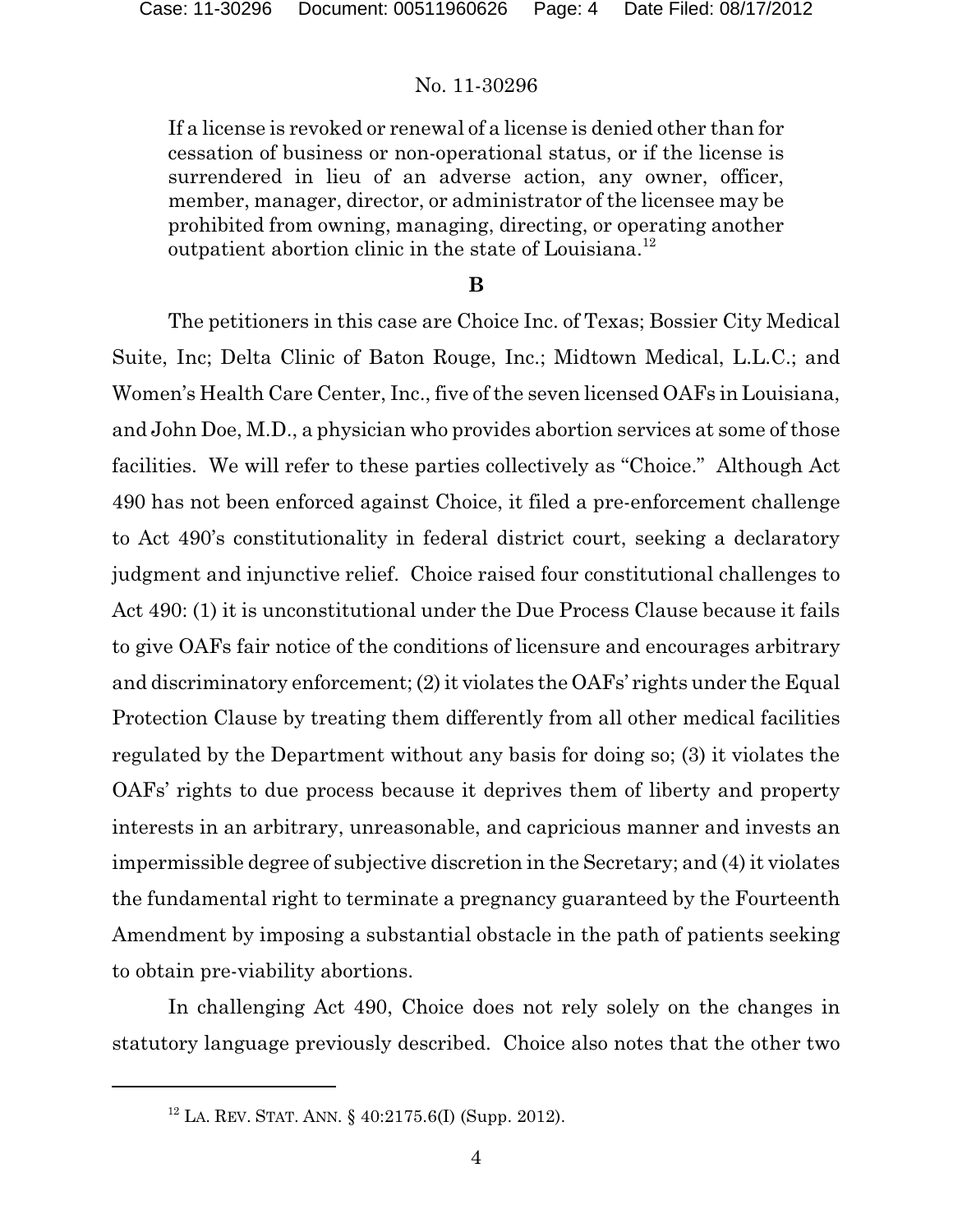OAFs in Louisiana, Hope Medical Group for Women (Hope) and Gentilly Medical Clinic for Women (Gentilly), neither a party to this litigation, are currently subject to revocation proceedings. In particular, Choice relies on the enforcement action against Hope to challenge the Department's implementation of Act 490. The thrust of Choice's argument is that the Department's actions evince a new policy, pursuant to which the Department will no longer provide an OAF with notice of alleged deficiencies and an opportunity to correct them before suspending or revoking the OAF's license.

### **C**

Prior to hearing the merits of Choice's claims, the district court granted the Secretary's motion to dismiss. Considering the 12(b)(1) motion to dismiss for lack of subject matter jurisdiction, the district court held that the claims were not ripe, determining that Choice "[would] not suffer any significant hardship" and that "the issues [were] not fit for judicial decision at the present time." With respect to hardship, the district court determined that "nothing in Act 490 requires [Choice] to alter [its] conduct; instead, it alters the State's conduct in detecting and addressing violations." Additionally, the court noted that although Act 490 broadened the universe of laws the violation of which could result in an adverse licensure decision, Choice was "legally obligated to adhere to those statutes and regulations notwithstanding Act 490." With respect to fitness for judicial decision, the court concluded that Act 490 had yet to be enforced "in such a 'Draconian' fashion" as feared by Choice, and that "it is pure speculation to say that [Choice] may one day be subject to the provisions in Act 490 of which [it] complain[s]." Furthermore, the court viewed the Department's enforcement action against Hope as "too isolated" to assist in the evaluation of Choice's claims. Choice now appeals, arguing that the district court erred in its ripeness analysis.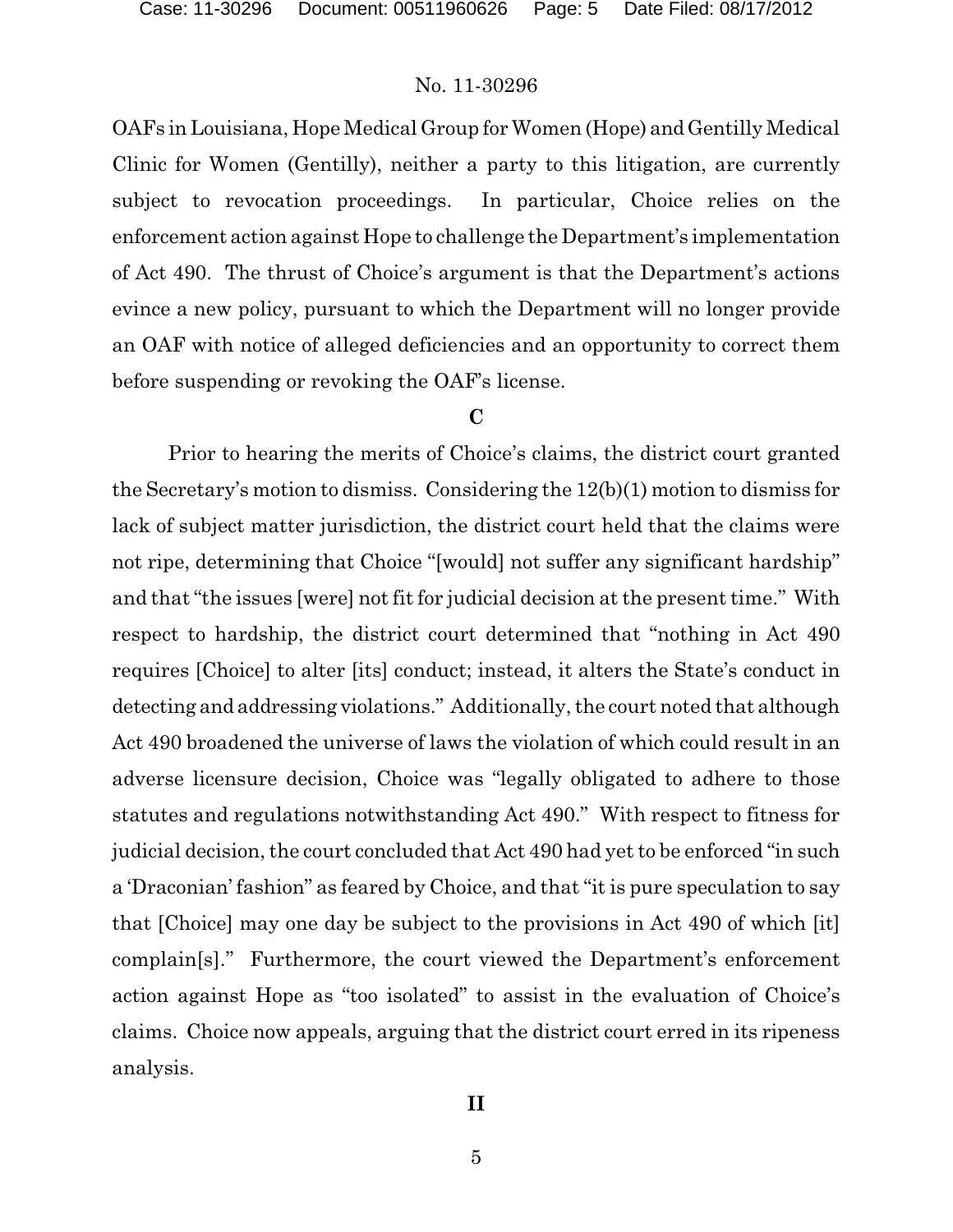A district court's grant of a 12(b)(1) motion to dismiss for lack of subject matter jurisdiction is reviewed de novo,  $13$  and more specifically, the jurisdictional issue of ripeness is a legal question for which review is de novo.<sup>14</sup> The plaintiff, as the party asserting jurisdiction, bears the burden of proof.<sup>15</sup> In assessing jurisdiction, the district court is to accept as true the allegations and facts set forth in the complaint.<sup>16</sup> Additionally, "the district court is empowered to consider matters of fact which may be in dispute."<sup>17</sup>

The district court consequently has the power to dismiss for lack of subject matter jurisdiction on any one of three separate bases: (1) the complaint alone; (2) the complaint supplemented by undisputed facts evidenced in the record; or (3) the complaint supplemented by undisputed facts plus the court's resolution of disputed facts.<sup>18</sup>

"[A] motion to dismiss for lack of subject matter jurisdiction should be granted only if it appears certain that the plaintiff cannot prove any set of facts in support of his claim that would entitle plaintiff to relief."<sup>19</sup>

### **III**

### **A**

<sup>16</sup> Life Partners, 650 F.3d at 1029 (citing *Ass'n of Am. Physicians* & Surgeons, Inc. v. *Tex. Med. Bd.*, 627 F.3d 547, 553 (5th Cir. 2010)).

*Ramming*, 281 F.3d at 161 (citing *Williamson v. Tucker*, 645 F.2d 404, 413 (5th Cir. <sup>17</sup> 1981)).

*Williamson*, 645 F.2d at 413; *see also Wolcott v. Sebelius*, 635 F.3d 757, 762 (5th Cir. <sup>18</sup> 2011).

<sup>19</sup> Ramming, 281 F.3d at 161 (citing *Home Builders Ass'n of Miss., Inc. v. City of Madison*, 143 F.3d 1006, 1010 (5th Cir. 1998)).

*Life Partners Inc. v. United States*, 650 F.3d 1026, 1029 (5th Cir. 2011). 13

*Lopez v. City of Houston*, 617 F.3d 336, 339 (5th Cir. 2010). 14

*Life Partners*, 650 F.3d at 1029; *see also Ramming v. United States*, 281 F.3d 158, 161 <sup>15</sup> (5th Cir. 2001) ("[T]he plaintiff constantly bears the burden of proof that jurisdiction does in fact exist.").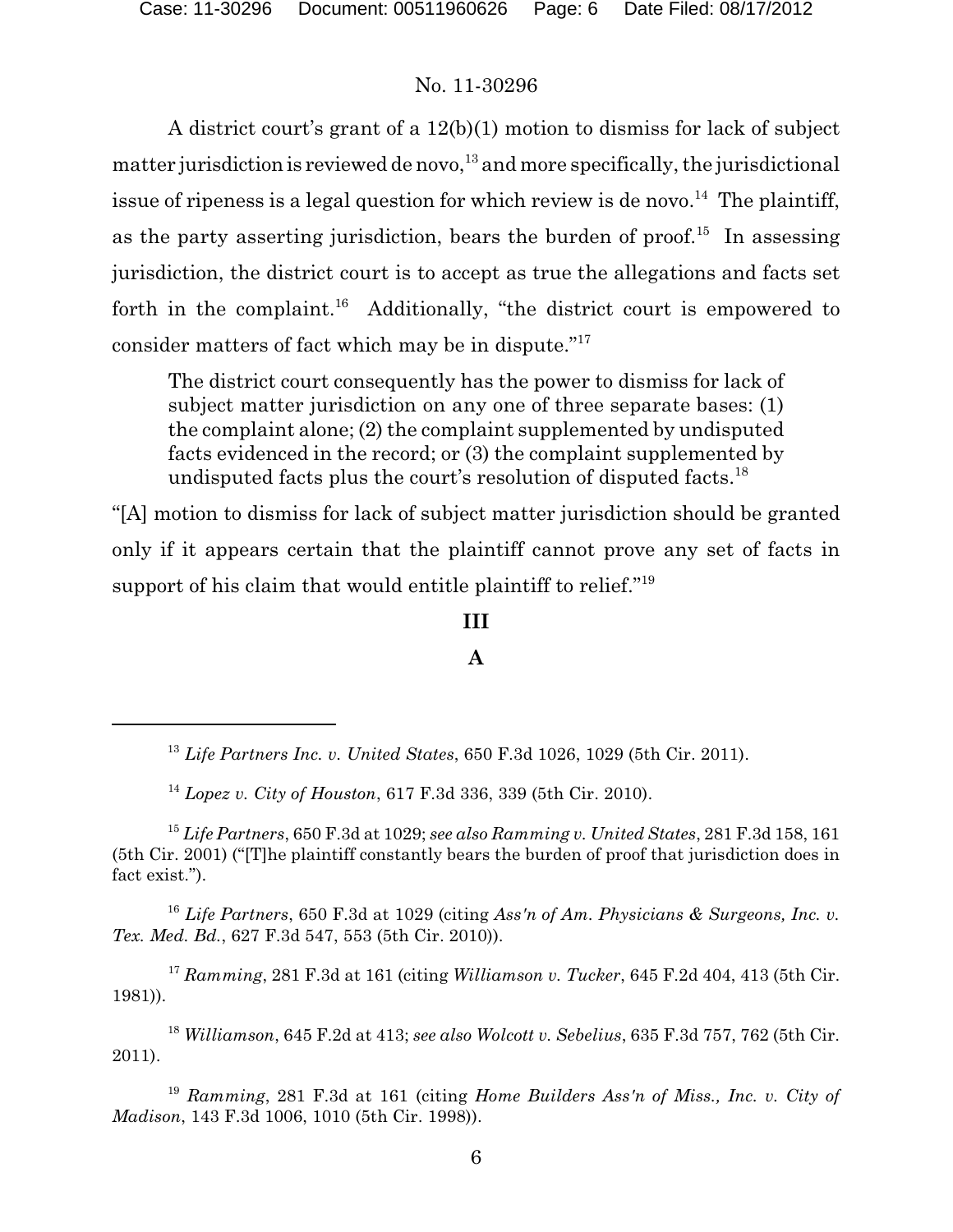Article III of the United States Constitution provides that federal courts have the power to decide only actual cases or controversies.<sup>20</sup> The justiciability doctrines of standing, mootness, political question, and ripeness "all originate in Article III's 'case' or 'controversy' language  $\dots$  ."<sup>21</sup> The ripeness doctrine also is drawn "from prudential reasons for refusing to exercise jurisdiction."<sup>22</sup> The ripeness doctrine's "basic rationale is to prevent the courts, through avoidance of premature adjudication, from entangling themselves in abstract disagreements . . . . "23

"A court should dismiss a case for lack of 'ripeness' when the case is abstract or hypothetical."<sup>24</sup> "The key considerations are 'the fitness of the issues for judicial decision and the hardship to the parties of withholding court consideration. $125$  "A case is generally ripe if any remaining questions are purely legal ones; conversely, a case is not ripe if further factual development is required." <sup>26</sup> However, "even where an issue presents purely legal questions, the plaintiff must show some hardship in order to establish ripeness."<sup>27</sup> Thus, we must first determine if Choice has shown that hardship will result if court consideration is withheld at this time.

 $20$  U.S. CONST. art. III, § 2.

<sup>21</sup> DaimlerChrysler Corp. v. Cuno, 547 U.S. 332, 352 (2006).

*Nat'l Park Hospitality Ass'n v. Dep't of Interior*, 538 U.S. 803, 808 (2003) (quoting 22 *Reno v. Catholic Soc. Servs., Inc.*, 509 U.S. 43, 57 n.18 (1993)).

<sup>23</sup> Abbott Labs. v. Gardner, 387 U.S. 136, 148 (1967).

<sup>24</sup> New Orleans Pub. Serv., Inc. v. Council of New Orleans, 833 F.2d 583, 586 (5th Cir. 1987) (citing *Thomas v. Union Carbide Agric. Prods. Co.*, 473 U.S. 568, 581-82 (1985); *Socialist Labor Party v. Gilligan*, 406 U.S. 583, 588-89 (1972)).

 $^{25}$  *Id.* (quoting *Abbott Labs.*, 387 U.S. at 149).

*New Orleans*, 833 F.2d at 587 (citing *Thomas*, 473 U.S. at 581-82). 26

*Cent. & S. W. Servs., Inc. v. EPA*, 220 F.3d 683, 690 (5th Cir. 2000). 27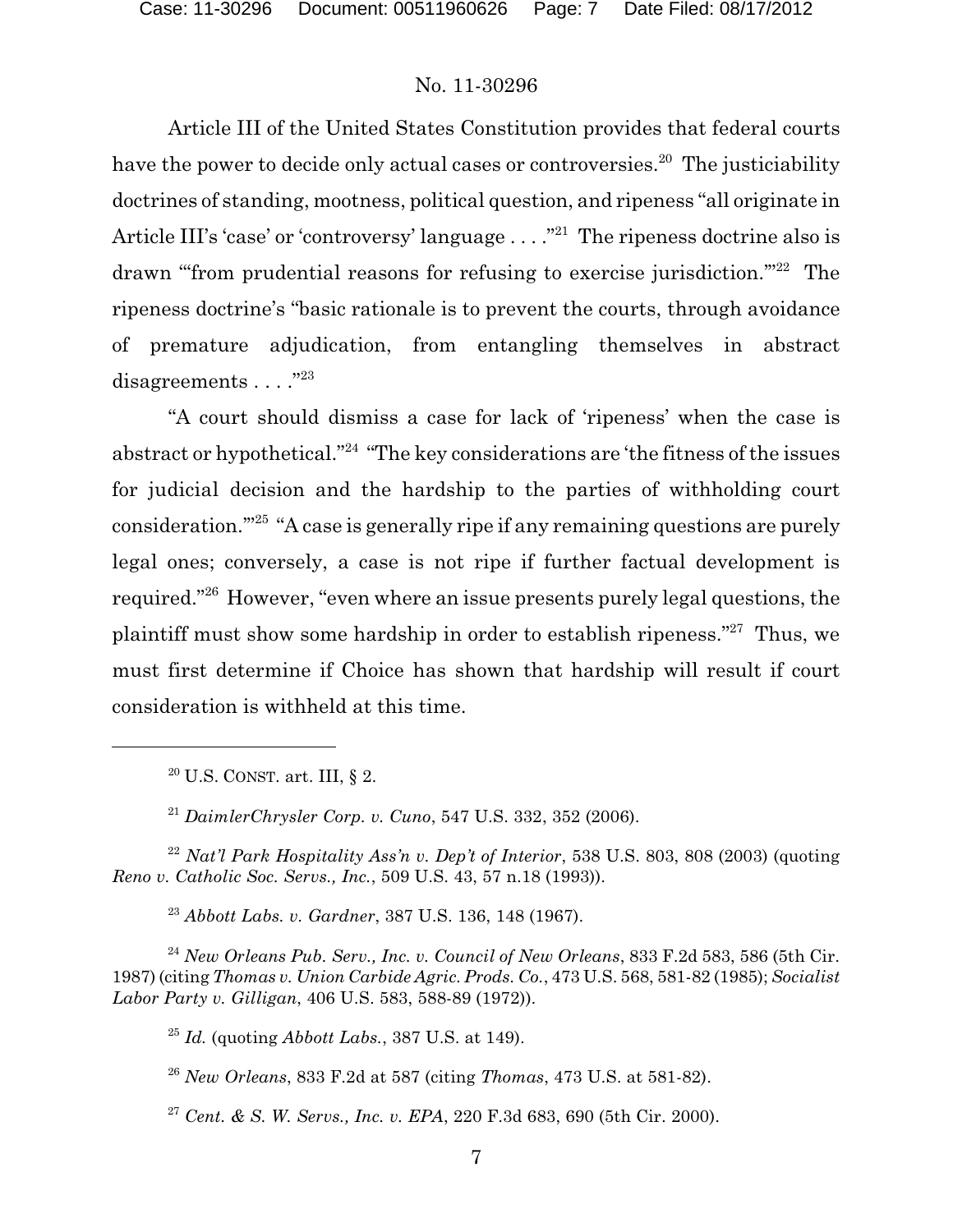#### **B**

"The Supreme Court has found hardship to inhere in legal harms, such as the harmful creation of legal rights or obligations; practical harms on the interests advanced by the party seeking relief; and the harm of being 'force[d] . . . to modify [one's] behavior in order to avoid future adverse consequences. $128$  In its briefing to this court, Choice relies on the last of these harms in arguing that the district court erred in dismissing its claims for lack of ripeness, asserting that "[t]he complaint plainly supports a finding that Plaintiffs have been forced to change their conduct as a result of the Act and Policy in order to attempt to avoid the severe new penalties that can arise from the new broader, and ill-defined, set of standards" imposed on OAFs. We conclude that the district court did not err in holding that Choice failed to show that hardship will result from withholding court consideration at this time.

Relying primarily on *Roark & Hardee LP v. City of Austin*<sup>29</sup> Choice argues that it can satisfy the hardship-prong of the ripeness inquiry because it has been "forced to operate in a heightened state of vigilance" in which it is required to "undertake all steps possible to try to predict which laws the Department will enforce and how it will interpret them, and try to come into compliance with those expectations in order to avoid closure." In *Roark*, this court held that the plaintiffs would suffer hardship if the court denied review of a city ordinance making it a misdemeanor for an owner or operator of a public place to fail to take the necessary steps to prevent or stop another person from smoking.<sup>30</sup> The

<sup>&</sup>lt;sup>28</sup> Texas *v. United States*, 497 F.3d 491, 499 (5th Cir. 2007) (quoting *Ohio Forestry Ass'n v. Sierra Club*, 523 U.S. 726, 734 (1998)).

 $29$  522 F.3d 533 (5th Cir. 2008).

*Roark*, 522 F.3d at 545. 30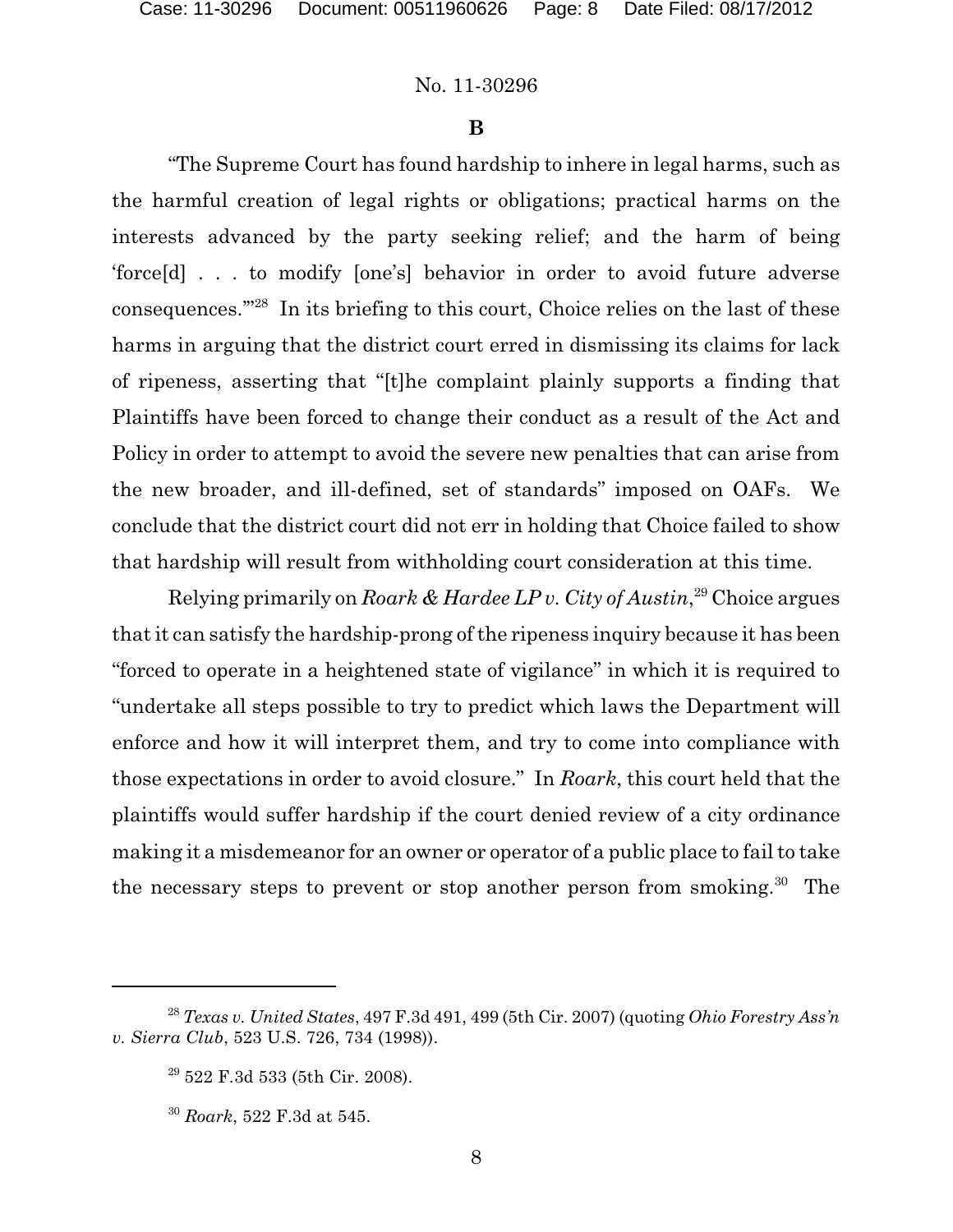plaintiffs in *Roark*, however, faced a different situation than that faced by Choice.

In *Roark*, the challenged ordinance imposed a new, affirmative obligation on owners and operators of public places, which created a critical dilemma—a choice between complying with a law thought invalid or continuing to act in a manner believed to be lawful but which could result in future adverse consequences if the law in question were later upheld.<sup>31</sup> With regard to Act 490, there is no such dilemma. Act 490 imposes no new, affirmative obligation on OAFs; OAFs are required to comply with existing and applicable state or federal statutes or regulations regardless of Act 490's existence. There is no dilemma because an OAF does not seek to continue to act in a manner *believed to be lawful* that would violate Act 490; actions violating Act 490 are already *unlawful*. The presence of such a dilemma has been a central feature of cases in which the hardship prong of the ripeness inquiry was held to be satisfied on modification-of-behavior grounds, and its absence here supports our conclusion that Choice will not suffer hardship if court consideration is withheld at this time.<sup>32</sup>

The dissent does not rely on the presence or absence of such a dilemma. Instead, the dissent accepts Choice's argument that it has been forced to modify

 $31$  *See id.* at 539, 545-46 (explaining that the necessary-steps provision was a new restriction that the ordinance placed on owners or operators of public places and describing the plaintiffs' constitutional challenge to its application).

 $32$  *See Abbott Labs. v. Gardner*, 387 U.S. 136, 152-53 (1967) (relying on the dilemma created by the manufacturers being forced to choose between complying with the regulation and incurring the associated compliance costs or continuing to act in a manner "they believe in good faith meets the statutory requirements, but which clearly does not meet the regulation" and potentially facing more costly criminal and civil penalties); *see also Texas v. United States*, 497 F.3d 491, 499 (5th Cir. 2007) ("If Texas cannot challenge the Procedures in this lawsuit, the State is forced to choose one of two undesirable options: participate in an allegedly invalid process that eliminates a procedural safeguard promised by Congress, or eschew the process with the hope of invalidating it in the future, which risks the approval of gaming procedures in which the state had no input.").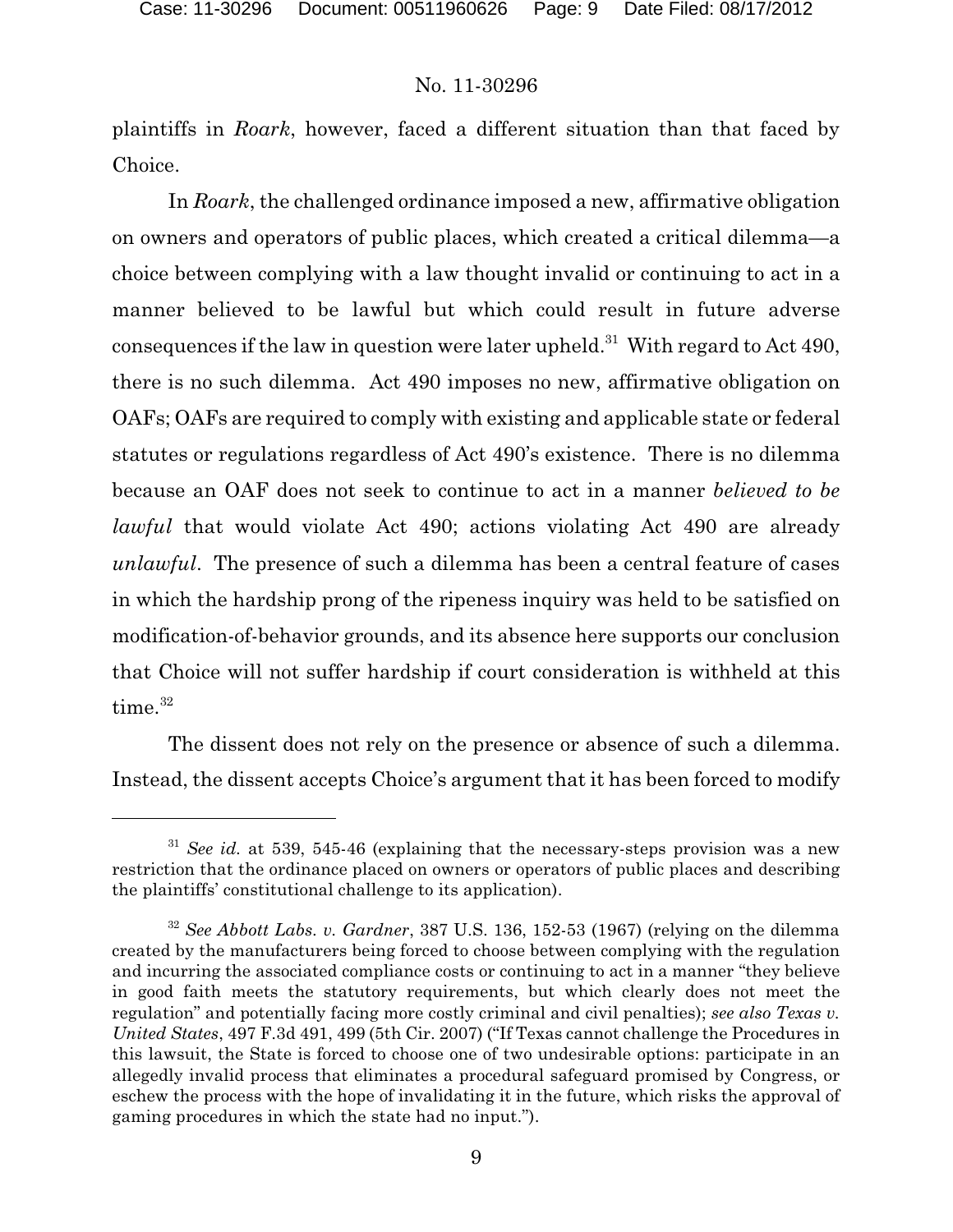its behavior because Act 490's enactment has forced it to operate "in a heightened state of vigilance," explaining that "[t]he coercive impact of Act 490 is already imposing on plaintiffs the burden of attempting to adjust their business practices in response to being uniquely exposed to exceptionally severe penalties for even minor violations of any state or federal law or regulation."<sup>33</sup> While the dissent depicts the "coercive impact" of Act 490 as self-evident, we note that Choice has not identified a single concrete example of how it has been forced to modify its behavior as a result of Act 490.

In its briefing to this court, and during oral argument, Choice argued that it satisfies the hardship prong because the process for challenging an immediate suspension might render it insolvent before its appeal can be heard. Act 490 limits the means by which a licensee may challenge the Secretary's decision to issue an immediate suspension: a licensee is limited to either (1) filing a devolutive appeal with the office of the Secretary or (2) filing for injunctive relief in state district court, in which case the licensee must "prove by clear and convincing evidence that the [S]ecretary's decision . . . was arbitrary and capricious." If an OAF files a devolutive appeal, the suspension remains in effect, closing the business and preventing it from generating revenue during the appeals process. If an OAF seeks an injunction so that it may remain in operation during the appeals process, it must satisfy a heightened standard.

While Act 490 imposes a heightened standard when a licensee seeks to challenge the Secretary's determination that the legal requirements for issuance of an immediate suspension have been satisfied in a specific case, Act 490's heightened standard does not apply to the constitutional claims that Choice has asserted in this case. The dissent fails to acknowledge this distinction. If, in the

<sup>&</sup>lt;sup>33</sup> *Infra* at 28.

 $34$  LA. REV. STAT. ANN. § 40:2175.6(H)(1)-(2) (Supp. 2012).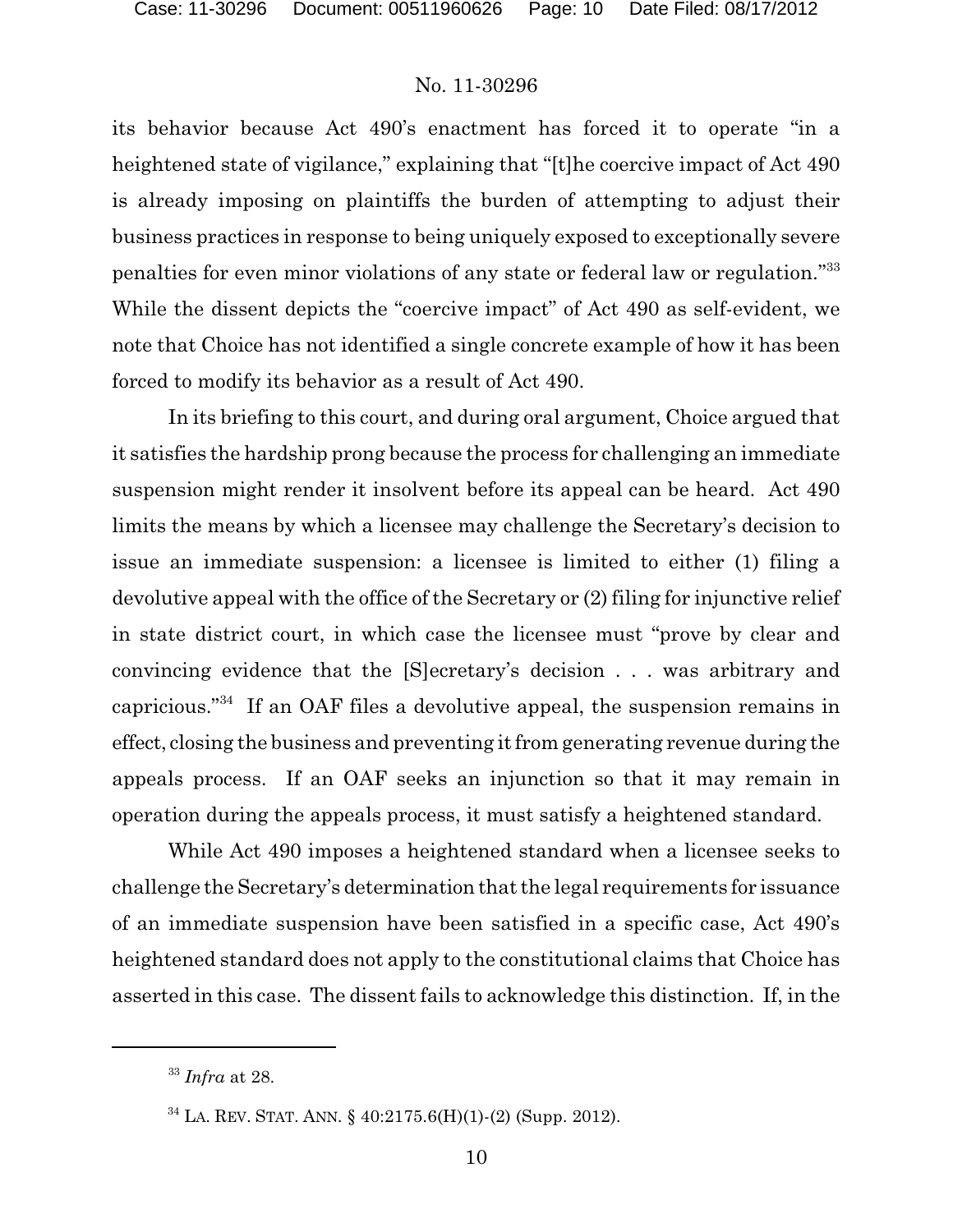future, the Secretary issues an immediate suspension of Choice's license based on a determination that Choice is in violation of the law and that the violation "pose[s] an imminent or immediate threat to the health, welfare, or safety of a client or patient," Choice may challenge Act 490's constitutionality, and Act 490's standard of review would not apply to such constitutional claims. Furthermore, Choice would be free to seek a preliminary injunction based on its constitutional claims in order to avoid being closed while it litigates them.<sup>35</sup> The standard requirements for issuance of a preliminary injunction would apply because Choice would not be challenging the Secretary's determination that the legal requirements for issuance of an immediate suspension have been satisfied. It would be challenging the constitutionality of Act 490 itself. Thus, we are not convinced that Choice will suffer hardship if court consideration is withheld at this time.

The dissent asserts that we have clearly erred by failing to appreciate what it considers to be "obvious legal harms." The two legal harms identified by the dissent, which Choice did not rely upon in its appellate briefs, are not as clear as the dissent makes them out to be. The dissent cites three court decisions that repeat language indicating what might constitute legal harm, but in each of those cases, that language explained what the regulation in question was not; the language was not applied to hold that the regulation was ripe for review in the manner that it is used by the dissent.<sup>37</sup> It remains unclear what

*See Winter v. Natural Res. Def. Council, Inc.*, 555 U.S. 7, 20 (2008) ("A plaintiff 35 seeking a preliminary injunction must establish that he is likely to succeed on the merits, that he is likely to suffer irreparable harm in the absence of preliminary relief, that the balance of equities tips in his favor, and that an injunction is in the public interest.").

*Infra* at 17. <sup>36</sup>

*See Nat'l Park Hospitality Ass'n v. Dep't of Interior*, 538 U.S. 803, 809 (2003); *Ohio* <sup>37</sup> *Forestry Ass'n v. Sierra Club*, 523 U.S. 726, 733 (1998); *Texas v. United States*, 497 F.3d 491, 499 (5th Cir. 2007).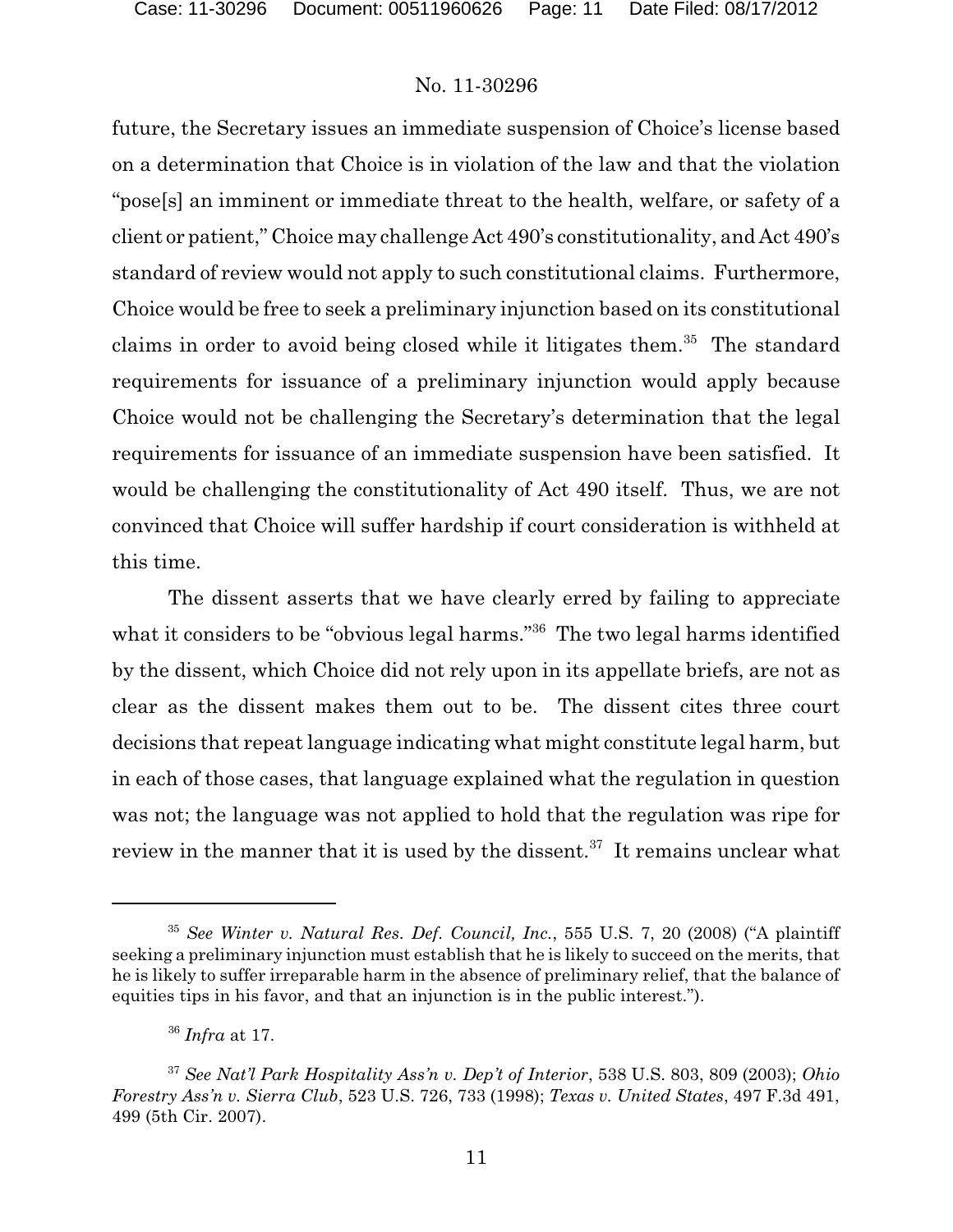constitutes "modify $\lceil \log \rceil$  [a] formal legal license,"<sup>38</sup> and one might even question whether modification—as opposed to granting or withholding the license itself—is sufficient, as the case that *Ohio Forestry* purported to paraphrase did not mention modification.<sup>39</sup> None of these three cases holds that legal harm is sufficiently demonstrated when there is a change in the liability imposed for acts already prohibited. Since Choice has elected on appeal to argue that there is sufficient hardship because it has been forced to modify its behavior, we, unlike the dissent, see no need to develop arguments Choice has chosen not to make.

We hold that Choice has not satisfied the hardship prong of the ripeness inquiry. We do not address the fitness of the issues for judicial decision.<sup>40</sup> Because Choice has not satisfied the hardship prong, the district court did not err in concluding that Choice's claims should be dismissed for lack of ripeness.

**\* \* \***

AFFIRMED.

*Ohio Forestry*, 523 U.S. at 733. 38

<sup>&</sup>lt;sup>39</sup> United States v. L.A. & Salt Lake R.R. Co., 273 U.S. 299, 310 (1927).

<sup>&</sup>lt;sup>40</sup> *See Cent. & S. W. Servs., Inc. v. EPA,* 220 F.3d 683, 690 (5th Cir. 2000) (explaining that hardship must be shown to establish ripeness).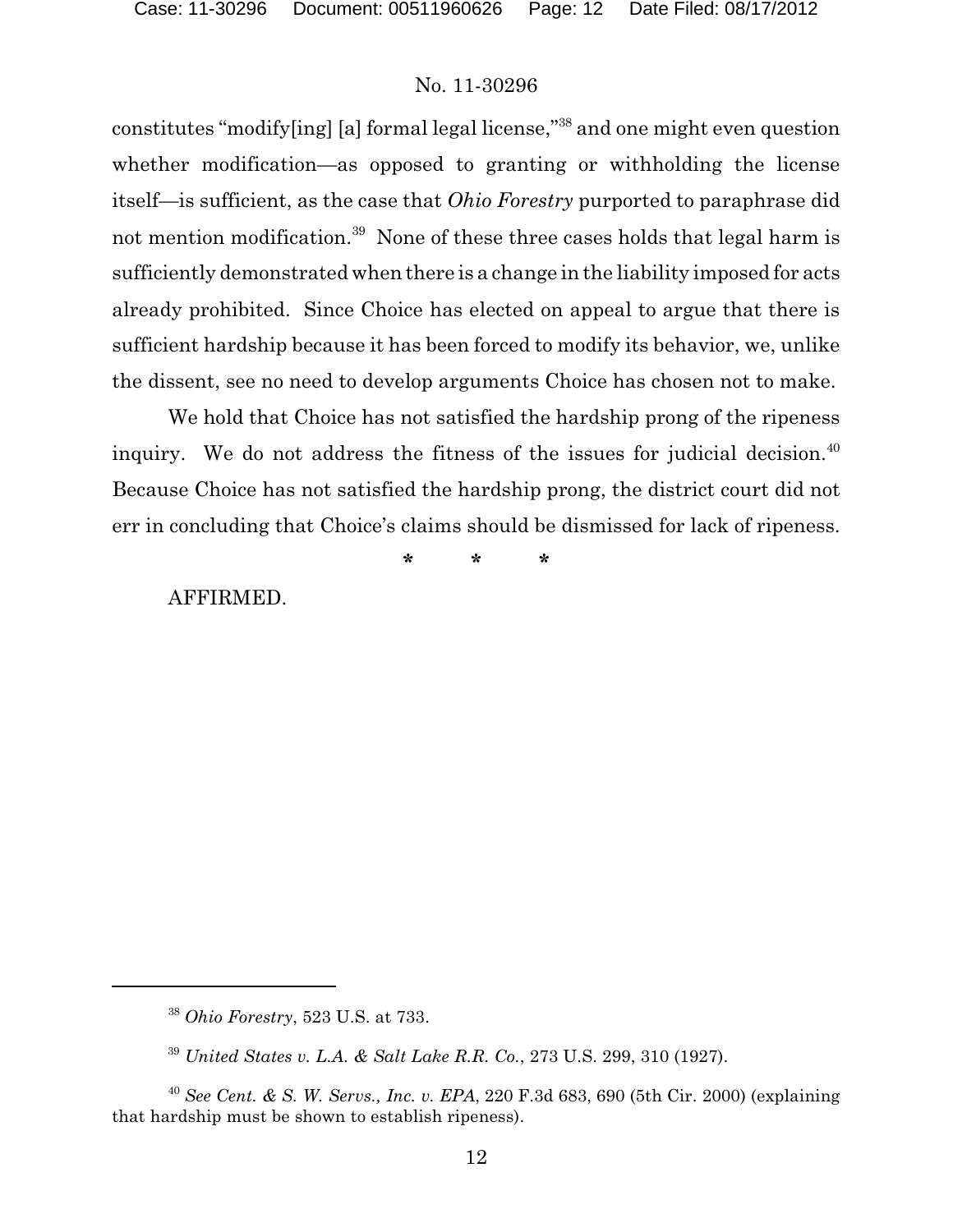DENNIS, Circuit Judge, dissenting:

This court is once again called upon to consider a challenge to a Louisiana abortion law that the state's abortion providers claim singles them out as a disfavored class of medical providers and, among other constitutional defects, has the purpose and effect of creating an undue burden on their patients' rights to choose to terminate their pregnancies. The law challenged here, 2010 Louisiana Acts 490, La. Rev. Stat. § 40:2175.6(G)-(I) ("Act 490" or "the Act"), amended Louisiana's licensing law for abortion clinics by, among other things, subjecting those clinics to uniquely severe civil liability — including revocation or nonrenewal of their operating licenses — for a practically unlimited range of statutory or regulatory violations unrelated to patient health, such as, for example, late tax payments, minor violations of building codes or environmental regulations. However, the majority denies those abortion providers and their patients who are uniquely targeted by the Act an opportunity to challenge its constitutionality in federal court on the basis that their claims are not ripe.

I respectfully dissent because this case presents a concrete dispute between parties advancing squarely adverse positions and is thus ripe for review. "To determine if a case is ripe for adjudication, a court must evaluate (1) the fitness of the issues for judicial decision, and (2) the hardship to the parties of withholding court consideration." *Texas v. United States*, 497 F.3d 491, 498 (5th Cir. 2007). In my view, Act 490 clearly inflicts real and immediate hardships on the plaintiffs. Most conspicuously, Act 490 imposes "legal harms" that satisfy the ripeness doctrine's hardship component, *see id.* at 499, because the Act unambiguously "modif[ies] [Louisiana abortion clinics'] formal legal license[s]," and "subject[s] [them] to . . . civil . . . liability" in the form of severe new civil sanctions, *see Ohio Forestry Ass'n, Inc. v. Sierra Club*, 523 U.S. 726, 733 (1998). In addition to these purely legal harms, the Act also imposes hardship by inflicting "practical harms on the interests advanced by" plaintiffs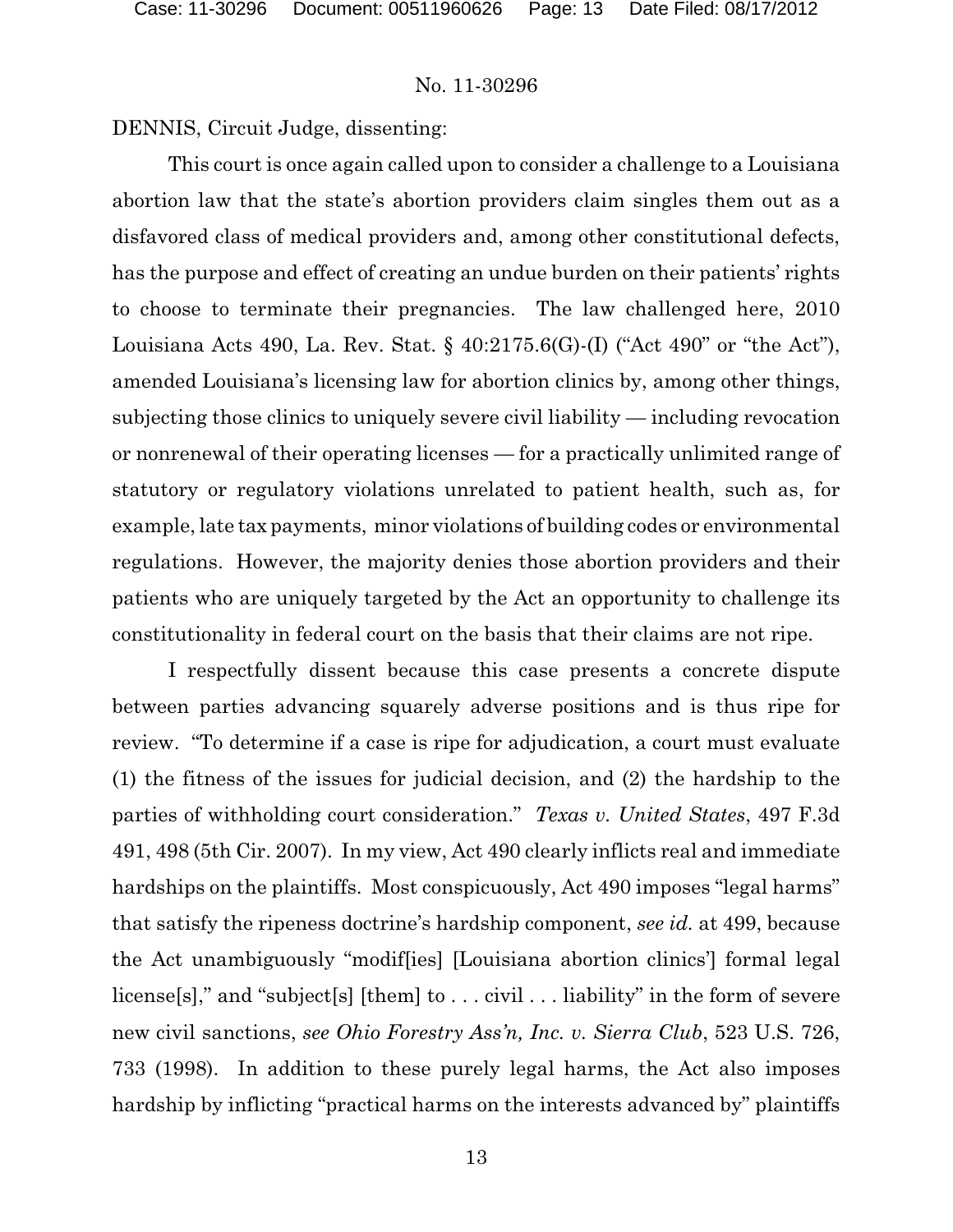and because the need to ensure compliance with the Act's strict terms "force[s] [plaintiffs] to modify [their] behavior in order to avoid future adverse consequences." *See Texas*, 497 F.3d at 499 (quoting *Ohio Forestry*, 523 U.S. at 734). Moreover, because plaintiffs' facial constitutional claims present purely legal questions of the kind routinely considered by this court and the Supreme Court, their claims are fit for review without further factual development.

In dismissing as unripe this pre-enforcement challenge to an anti-abortion statute, brought by abortion providers expressly regulated by the law in question, on behalf of themselves and their patients, the majority does for the first time something neither this court nor the Supreme Court has ever done. This result is alarming not only because it constitutes an abdication of the court's obligation to exercise its jurisdiction, but also because it disregards harms to the sensitive and constitutionally-protected interests advanced by plaintiffs. Our precedents do not require us to withhold — and thus likely effectively deny — federal court consideration of plaintiffs' claims.

#### **I.**

In my view, the Act clearly inflicts unconstitutional hardships on the plaintiffs and their patients from whom the federal courts are now deliberately withholding judicial review. The Supreme Court has recognized several categories of harms that "cause [a] part[y] 'hardship' as th[e] Court has come to use that term" in distinguishing ripe controversies from "abstract disagreements." *See, e.g.*, *Ohio Forestry*, 523 U.S. at 733-34, 736; *Texas*, 497 F.3d at 499. Each of these recognized forms of hardship exist here. First, the Act imposes on plaintiffs "purely legal harms" by "modify[ing] . . . [their] formal legal licenses" and "subject[ing] [them] to . . . civil . . . liability." *See Ohio Forestry*, 523 U.S. at 733. Second, the Act "inflicts significant practical harm upon the interests that [plaintiffs] advance[]." *See id.* at 733-34. Finally, the Act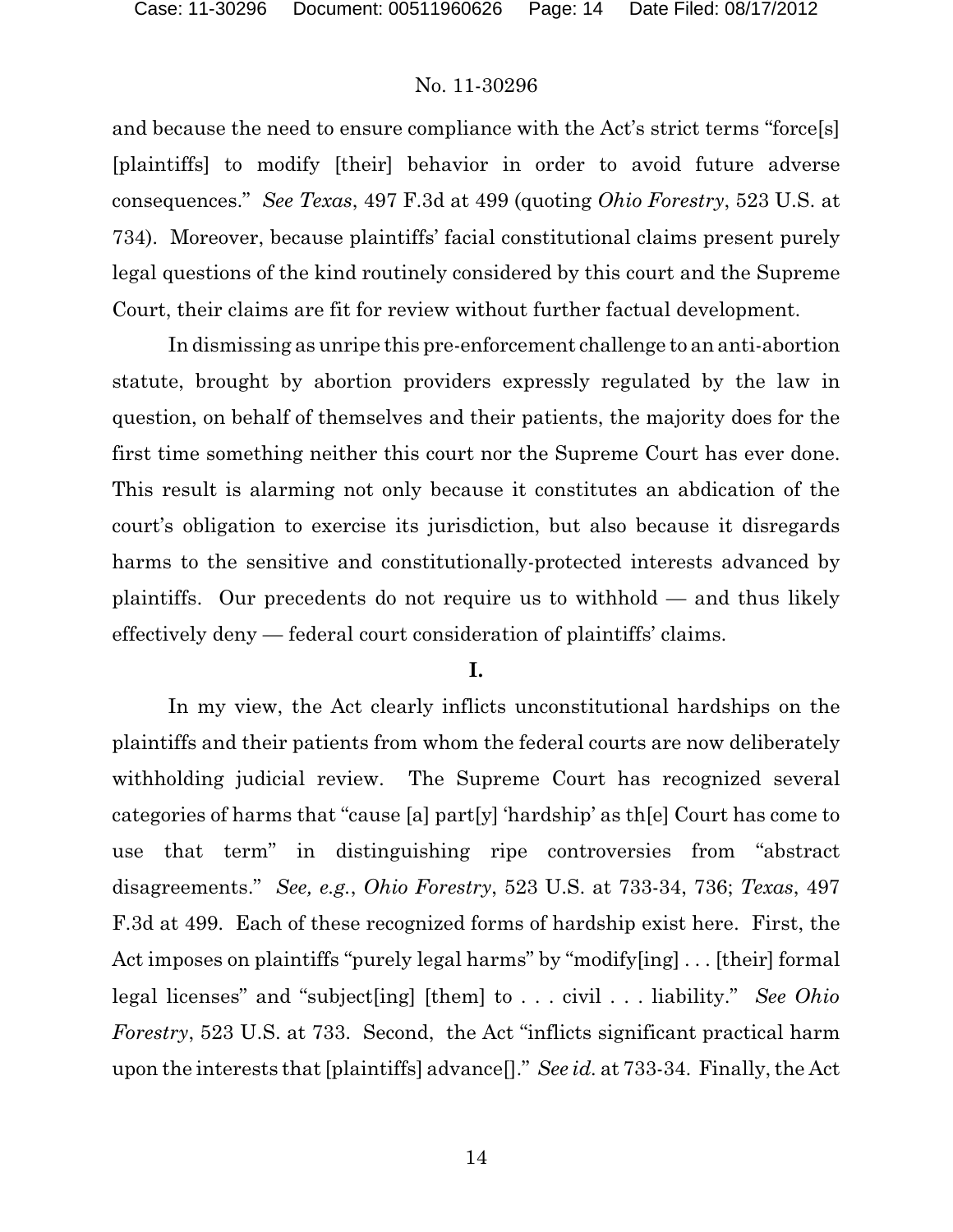"forc[es] [plaintiffs] to modify [their] behavior in order to avoid future adverse consequences." *See id.* at 734.

Under Louisiana's "Outpatient Abortion Facility Licensing Law," La. Rev. Stat. tit. 40, ch.11, pt. VI-A, originally enacted in 2001, an abortion clinic must obtain from the state Department of Health and Hospitals ("the Department") an operating license subject to annual renewal. La. Rev. Stat. Ann. §§ 40:2175.1, 40:2175.4 (2011). Effective June 22, 2010, Act 490 amended several sections of that law governing the suspension, revocation, and non-renewal of these required licenses. *Id.* § 40:2175.6 (2011).

First, the Act vastly broadens the universe of regulatory violations that subject abortion clinics to losing their operating licenses. Prior to Act 490, abortion clinics' licenses were subject to non-renewal, suspension, or revocation under the same conditions as Louisiana hospitals and other health care facilities: that is, only for "a substantial failure . . . to comply with [the statutory licensing] requirements . . . or the rules, regulations and minimum standards adopted by the department." *Id.* § 40:2175.6(G), 40:2110(A) (2009). Moreover, those departmental rules and regulations must have been "reasonably related to" "provid[ing] for the health, safety, and welfare of women in outpatient abortion facilities and for the safe operation of such facilities." *Id.* § 40:2175.2 (2011). Under Act 490, however "[t]he secretary of the department may deny a license, may refuse to renew a license, or may revoke an existing license, if an investigation or survey determines that the applicant or licensee is in violation of [the statutory licensing provisions], in violation of the licensing rules promulgated by the department, *or in violation of any other federal or state law or regulation*," regardless of whether the "federal or state law or regulation" allegedly violated is in any way related to patient health or welfare. *Id.* § 40:2175.6(G) (2011) (emphasis added).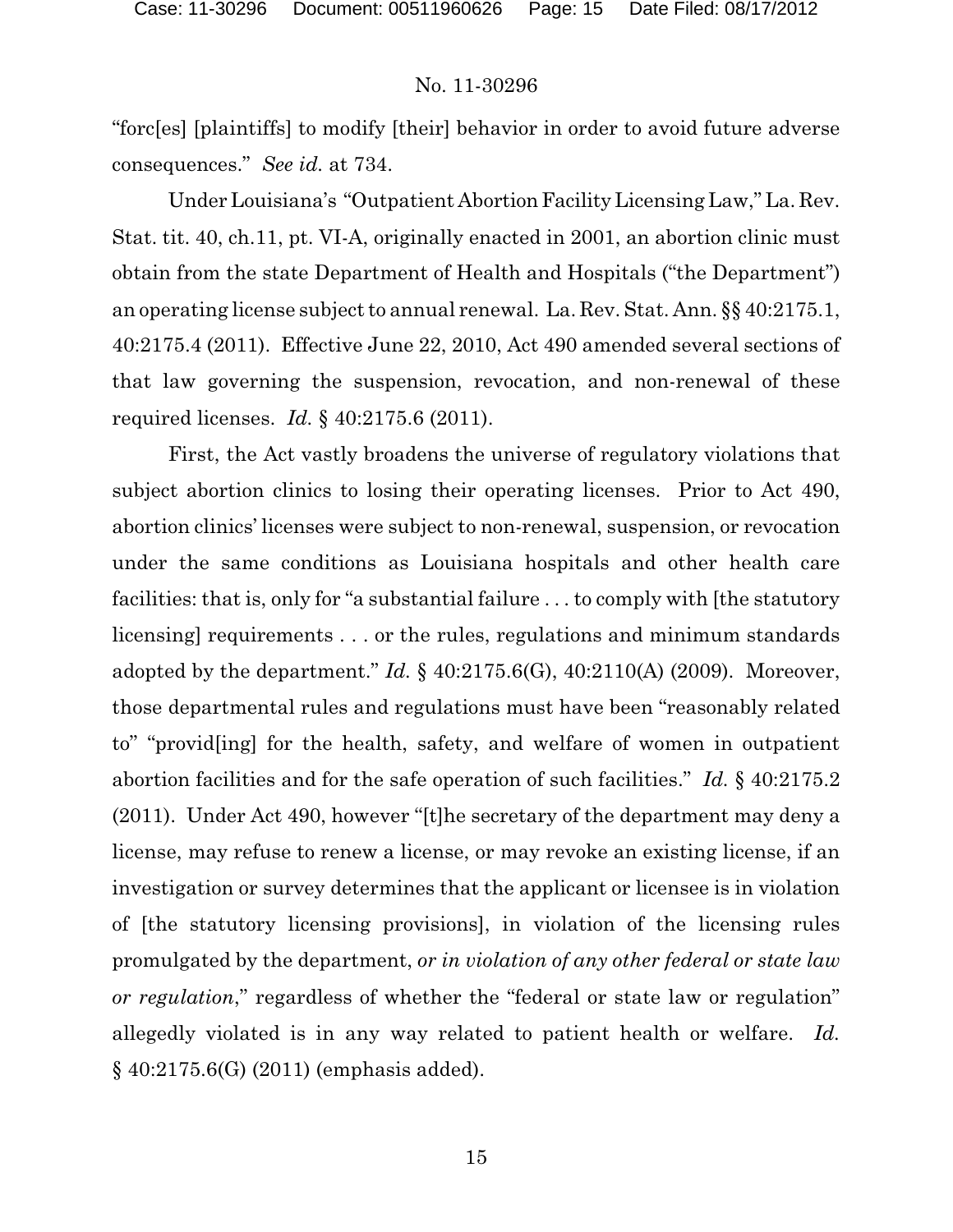Second, the Act permits the Secretary to "issue an immediate suspension of a[n] [abortion clinic's] license" for any such "violation of any . . . federal or state law or regulation, [if] the secretary determines that the violation . . . pose[s] an imminent or immediate threat to the health, welfare, or safety of a client or patient." *Id.* § 40:2175.6(H) (2011). An abortion clinic may only challenge an immediate license suspension under Act 490 by either (1) "fil[ing] a devolutive [non-suspensive] appeal . . . with the office of the secretary," during the pendency of which appeal the license suspension remains in effect, *id.* §  $40:2175.6(H)(1)$  (2011); or (2) "filling] for injunctive relief ... [in state] district court . . . [and] prov[ing] by *clear and convincing* evidence that the secretary's decision to issue the immediate suspension of the license was *arbitrary and capricious*," *id.* § 40:2175.6(H)(1) (2011) (emphasis added). Prior to Act 490, the state could only revoke or suspend the license of an abortion clinic, as with respect to any other licensed entity, pursuant to the more rigorous procedural safeguards set forth in Louisiana's Administrative Procedure Act, La. Rev. Stat. tit. 49, ch. 13. *See, e.g.*, *id.* § 49:961, 49:964 (2011) (providing that a state "court may reverse or modify [an agency's] decision" to summarily suspend a license on several grounds, including because the decision is "[n]ot supported . . . by a preponderance of the evidence"). Act 490's more exacting "arbitrary and capricious" by "clear and convincing evidence" standard supersedes these generally applicable procedural requirements with respect to abortion clinics, as the Secretary's immediate suspension authority and the reduced procedural safeguards that accompany it subject abortion clinics to immediate closure "[n]otwithstanding any law to the contrary." *Id.* § 40:2175.6(H) (2011)*.*

Third, the Act for the first time authorizes the Secretary to permanently "prohibit[]" "any owner, officer, member, manager, director, or administrator" of an abortion clinic whose "license is revoked or [license] renewal . . . is denied" for any violation of any federal or state law or regulation "from owning, managing,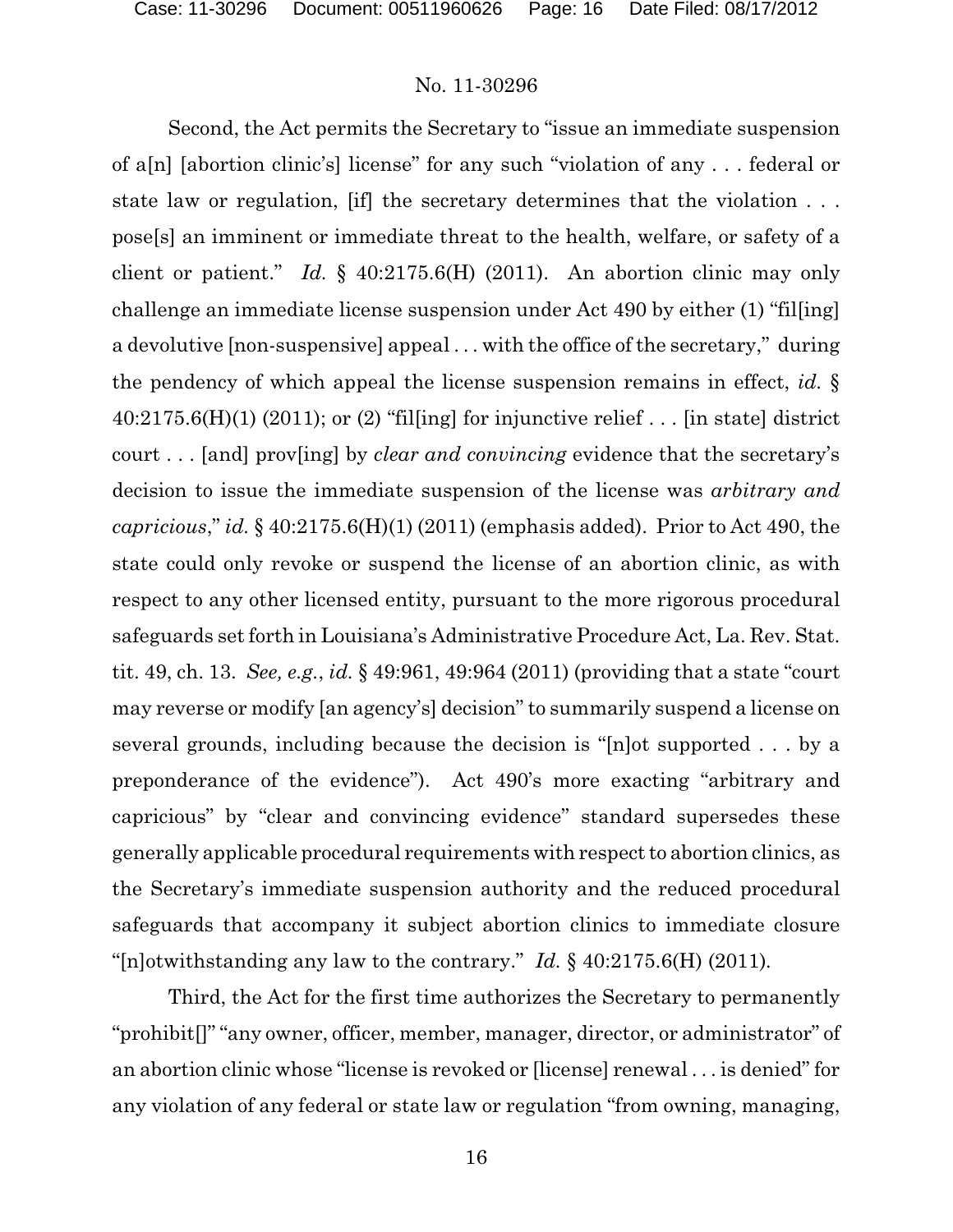directing, or operating another outpatient abortion clinic in the state of Louisiana." *Id.* § 40:2175.6(I) (2011). Prior law did not authorize any such lifetime ban on an individual associated with a shuttered clinic. *See id.* §§ 40:2175.6, 40.2110 (2009).

In view of these stark and drastic changes to the regulatory regime governing Louisiana's outpatient abortion facilities, I turn to the hardship analysis.

#### **A.**

The majority's clearest error is its failure to appreciate the obvious legal harms that the terms of Act 490 unambiguously impose on Louisiana abortion providers.<sup>1</sup> In the context of a challenge to the provisions of a regulatory scheme, such as that at issue here, hardship will often result first and foremost from the "adverse effects of a strictly legal kind" inherent in the provisions at issue. *Ohio Forestry*, 523 U.S. at 733*.* The Supreme Court has explained that such legal harms inhere in laws or regulations that, for example, "command [some]one to do . . . or to refrain from doing [some]thing; . . . grant, withhold, or modify any formal legal license, power, or authority; . . . subject [some]one to . . . civil or criminal liability; [or] create . . . legal rights or obligations." *Id.*; *accord Nat'l Park Hospitality Ass'n v. Dep't of Interior*, 538 U.S. 803, 809 (2003) (recognizing that "adverse effects of a strictly legal kind" may amount to "a showing of hardship" where a regulation, inter alia, "modif[ies] [a plaintiff's]

 $1$  The majority suggests that it need not fully reckon with this first basis for justiciability because the plaintiffs did not advance it in their briefs. Majority Opinion 14. However, it is well established that this court, like "every federal appellate court[,] has a special obligation to 'satisfy itself of its own jurisdiction.[']" *Bender v. Willamsport Area Sch. Distr.*, 475 U.S. 534, 541 (1986); *see New Orleans Pub. Serv., Inc. v. City Council of New Orleans*, 491 U.S. 350, 358 (1989) ("We have no more right to decline the exercise of jurisdiction which is given, than to usurp that which is not given. The one or the other would be treason to the Constitution." (quoting *Cohens v. Virginia*, 19 U.S. 264, 404 (1821)); *see also, e.g.*, *K.P. v. LeBlanc*, 627 F.3d 115, 122 (5th Cir. 2010) (raising the issue of Article III standing sua sponte and articulating reasons why the plaintiffs had standing to sue).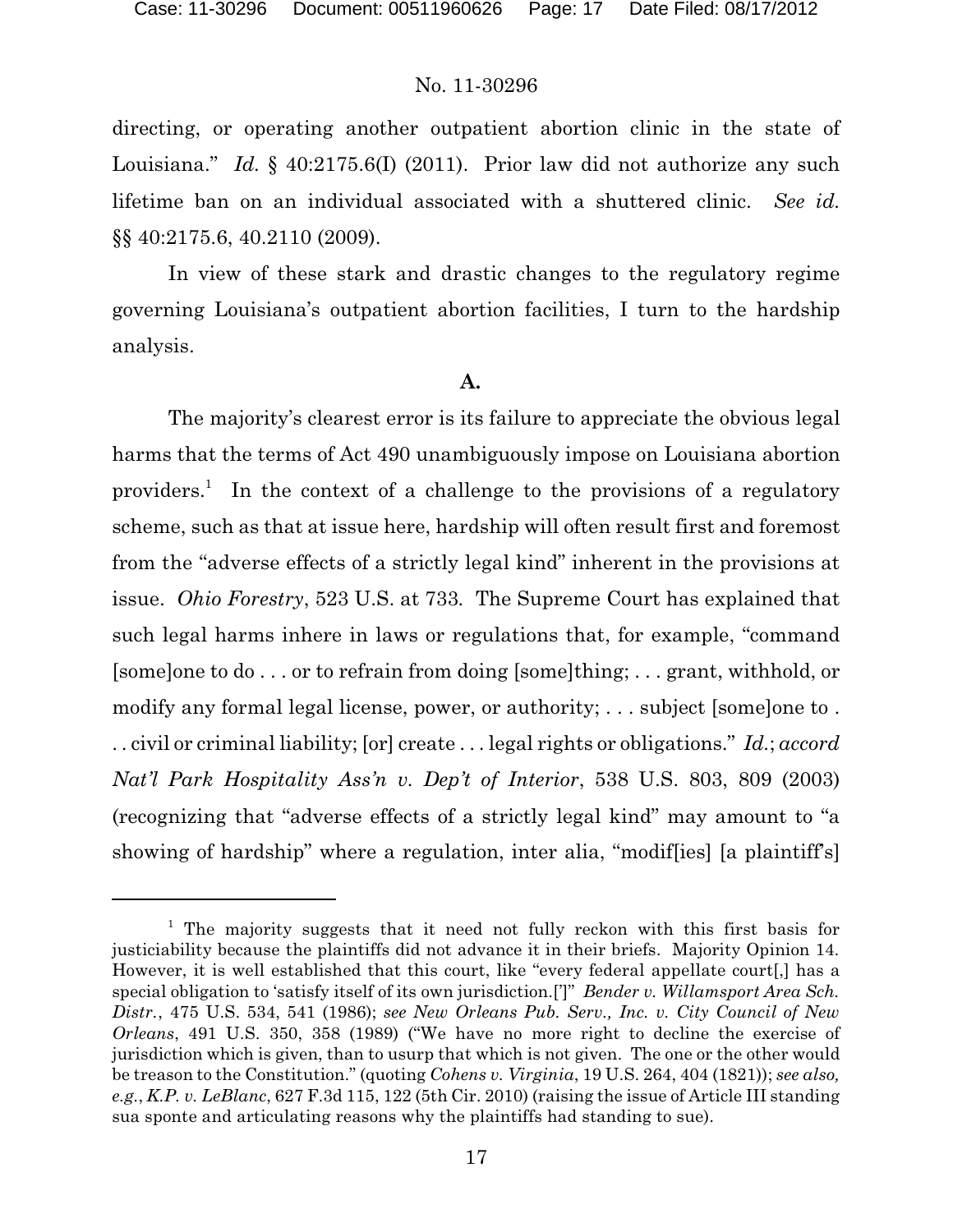formal legal license" or "subject[s] [a plaintiff] to . . . civil . . . liability" (quoting *Ohio Forestry*, 523 U.S. at 733)); *see also Texas*, 497 F.3d at 499 (recognizing that "[t]he Supreme Court has found hardship to inhere in legal harms"). At least two of these "adverse effects of a strictly legal kind" are implicated by the provisions challenged in this case: (1) the legal harm imposed by a statute that "modif[ies] [one's] formal legal license"; and (2) that imposed by a statute that "subject[s] [one] to . . . civil or criminal liability." *See Ohio Forestry*, 523 U.S. at 733.

First, Act 490 unequivocally "modiffies] [plaintiffs'] formal legal license[s]" by expressly amending Louisiana's "Outpatient AbortionFacilityLicensingLaw" to impose retroactively harsh new conditions on abortion clinics' operating licenses, staffs, and plants, and by subjecting them to numerous additional grounds for suspension, revocation, and non-renewal. The operating licenses at issue are surely formal legal licenses of the kind contemplated by the Supreme Court in *Ohio Forestry*. *See id.*; *see also* La. Rev. Stat. Ann. § 40:2175.4 (requiring abortion clinics to obtain operating licenses subject to annual renewal). "A license is 'a right or permission granted in accordance with law . . . to engage in some business or occupation, to do some act, or to engage in some transaction which but for such license would be unlawful.'" *Chamber of Commerce of U.S. v. Whiting*, 131 S. Ct. 1968, 1978 (2011) (alteration in original) (quoting Webster's Third New Int'l Dictionary 1304 (2002))); *see also* Black's Law Dictionary, license (9th ed. 2009) (defining "license" as "[a] permission, usu[ally] revocable, to commit some act that would otherwise be unlawful"). It is equally clear that Act 490 modified those licenses by expressly conditioning their continued validity on strict compliance with an enormousnumber of regulations. *Compare* La. Rev. Stat. Ann. § 40:2175.6(G) (2012) (authorizing the Secretary to suspend, revoke, or not renew an abortion clinic's license for, inter alia, any violation of any state or federal law or regulation), *with id.* § 40:2175.6(G) (2009)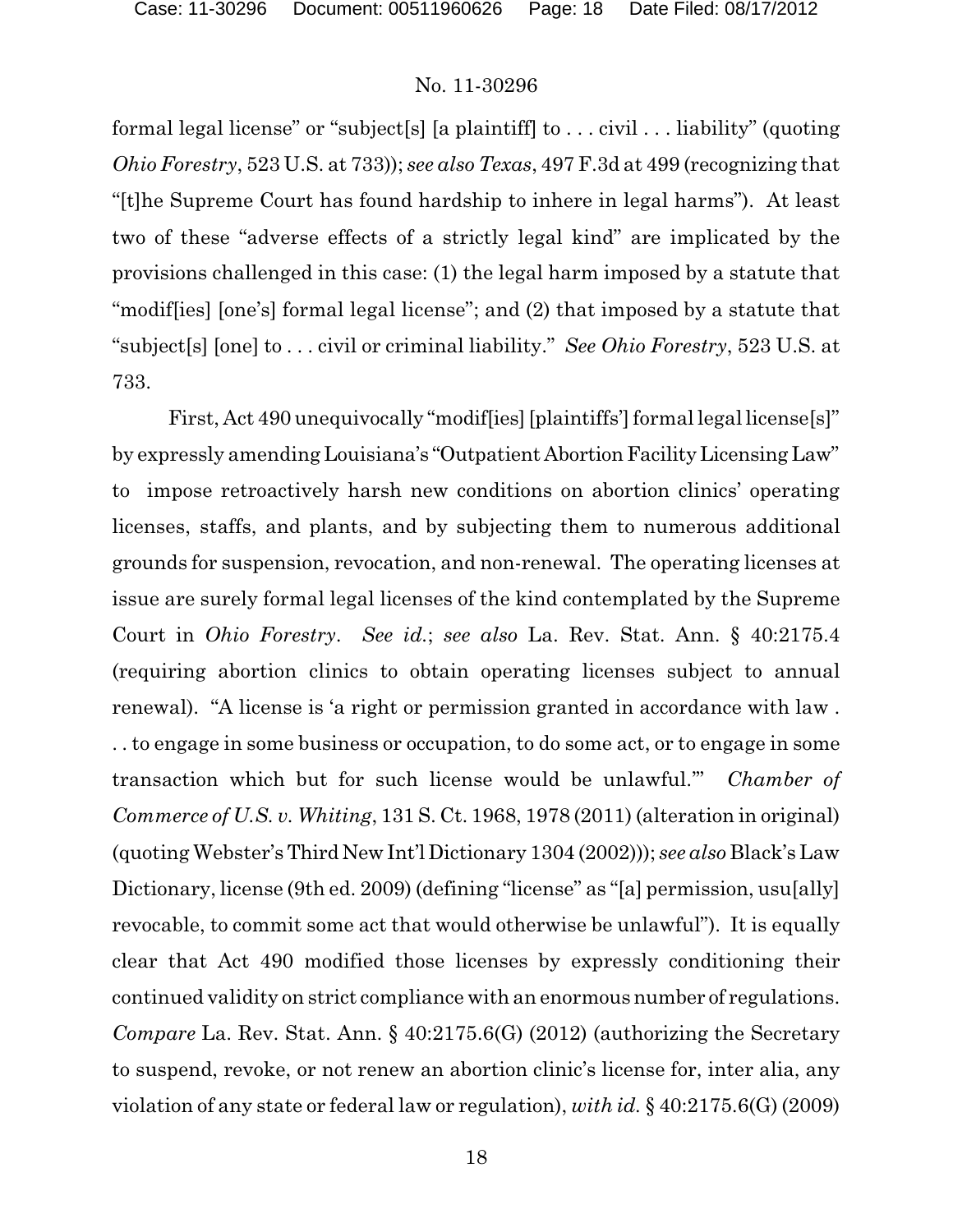(prior to amendment by Act 490) (permitting suspension, revocation, or nonrenewal of the licenses of abortion clinics only for a substantial failure to comply with Louisiana licensing requirements or health and safety regulations), *and id.* § 40:2110(A) (continuing to require a showing of "substantial failure . . . to comply" for the denial, suspension, or revocation of other hospital and health care facilities); *see also MCI Telecommc'ns. Corp. v. Am. Tel. & Tel. Co.*, 512 U.S. 218, 225 (1994) ("Virtually every dictionary we are aware of says that 'to modify' means to change moderately or in minor fashion."); Black's Law Dictionary, modification (9th ed. 2009) (defining "modification" as "qualification or limitation of something"). $^{2}$ 

Second, Act 490 just as plainly "subject[s] [abortion clinics and their directors] to . . . civil . . . liability" by attaching new and more severe sanctions

 $2$  Courts have routinely adjudicated the merits of analogous pre-enforcement constitutional challenges to licensing laws. In *Whiting*, the Supreme Court reached the merits of a suit in which plaintiffs "filed a preenforcement suit ... arguling that [an] Arizona law[] . . . allowing the suspension and revocation of business licenses for employing unauthorized aliens were both expressly and impliedly preempted by federal immigration law," despite the fact that "[n]o suits had been brought under the Arizona law when the complaint . . . was filed." *Whiting*, 131 S. Ct. at 1977 & n.4. In an equal protection challenge to a state law that allegations that a state licensing scheme discriminates between similarly-situated entities are "sufficient . . . to survive a motion to dismiss" in the context of standing doctrine's analogous "injury-in-fact requirement." *Time Warner Cable, Inc. v. Hudson*, 667 F.3d 630, 636 (5th Cir. 2012). We explained: "Discriminatory treatment at the hands of the government is an injury long recognized as judicially cognizable. And such injury is recognizable for standing irrespective of whether the plaintiff will sustain an actual or more palpable injury as a result of the unequal treatment under law or regulation. Here, the Act facially discriminates against the [TCA's] membership by extending the benefit of a state-wide license to its competitors while denying that same benefit to incumbent cable providers. . . . [S] uch discrimination can constitute an injury because it positions similar parties unequally before the law; no further showing of suffering based on that unequal positioning is required for purposes of standing." *Id.* Other courts have reached similar results. *See, e.g.*, *Friendship Med. Ctr., Ltd. v. Chicago Bd. of Health*, 505 F.2d 1141, 1145-46 (7th Cir. 1974) (holding pre-enforcement challenge to registration requirements for abortion providers justiciable where "[t]he regulations . . . provided for the closing of any abortion service that . . . would be in violation of any of the Board of Health's regulations" and where the defendants "ha[d] the power to deny authorization to those seeking to operate an abortion facility as well as the power to order the closing of any facility that it deems not in compliance with its regulations").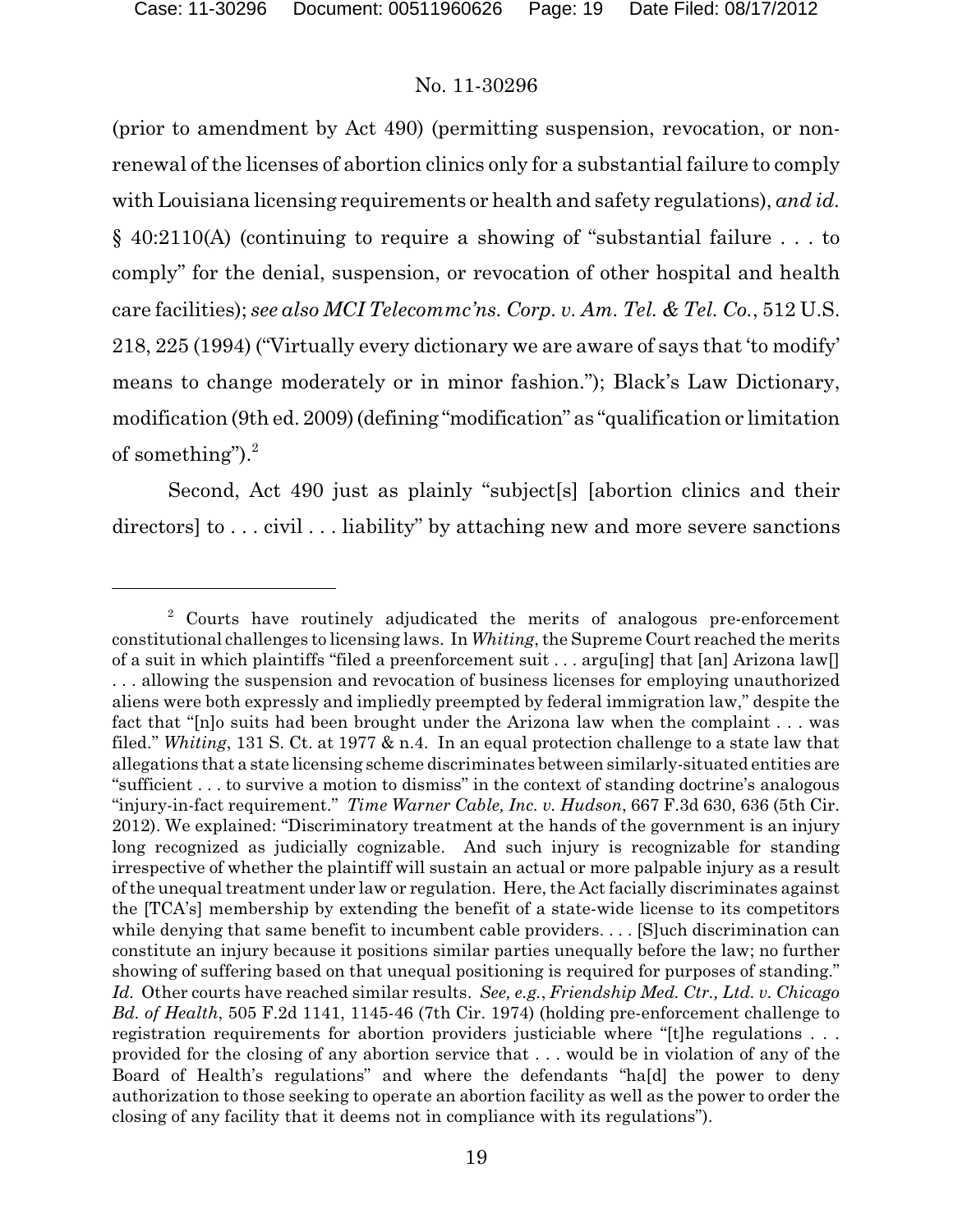to the vast array of all existing state and federal laws and regulations. To reiterate, under the Act, *any* violation of *any* state or federal law or regulation now for the first time subjects Louisiana's abortion clinics to the civil sanctions of suspension, revocation, or non-renewal of their operating licenses, regardless of whether the violation is substantial or whether the law or regulation violated in any way relates to the provision of medical services. La. Rev. Stat. Ann. § 40:2175.6(G); *see also Women's Med. Ctr. of Nw. Houston v. Bell*, 248 F.3d 411, 422 (5th Cir. 2001) (explaining that a statute authorizing revocation of an abortion provider's license "carr[ies] [a] potentially significant civil . . . penalt[y], . . . which can be characterized as quasi-criminal," such that the "statute must define its terms . . . in a manner that does not encourage arbitrary and discriminatory enforcement"). The Act further permits the Secretary to immediately suspend an abortion clinic's license upon a finding of an imminent threat to patient health or welfare, subject to judicial review only under a doubly exacting burden of proving by "clear and convincing evidence" that summary suspension "was arbitrary and capricious." *Id.* § 40:2175.6(H)(1). Moreover, under the Act, any clinic operator whose license is revoked or not renewed for any such violation of any state or federal law or regulation is now, for the first time, subject to the civil sanction of being prohibited from again "operating another outpatient abortion facility in the state of Louisiana." *Id.* § 40:2175.6(I).

These changes in law amount to "subjecting [abortion providers] to civil . . . liability" by subjecting them to loss of licensure at the will of the Secretary and thus constitute severely injurious legal harm. *See Ohio Forestry*, 523 U.S. at 733. Indeed, the Supreme Court recently reiterated that "[l]icense suspension and revocation are significant sanctions,"and referred to "[l]icense termination" as "the business death penalty." *Whiting*, 131 S. Ct. at 1983-84; *see also Roark & Hardee LP v. City of Austin*, 522 F.3d 533, 545 (2008) (holding ripe plaintiffs' claims where violation of challenged "ordinance [could] subject [plaintiffs] to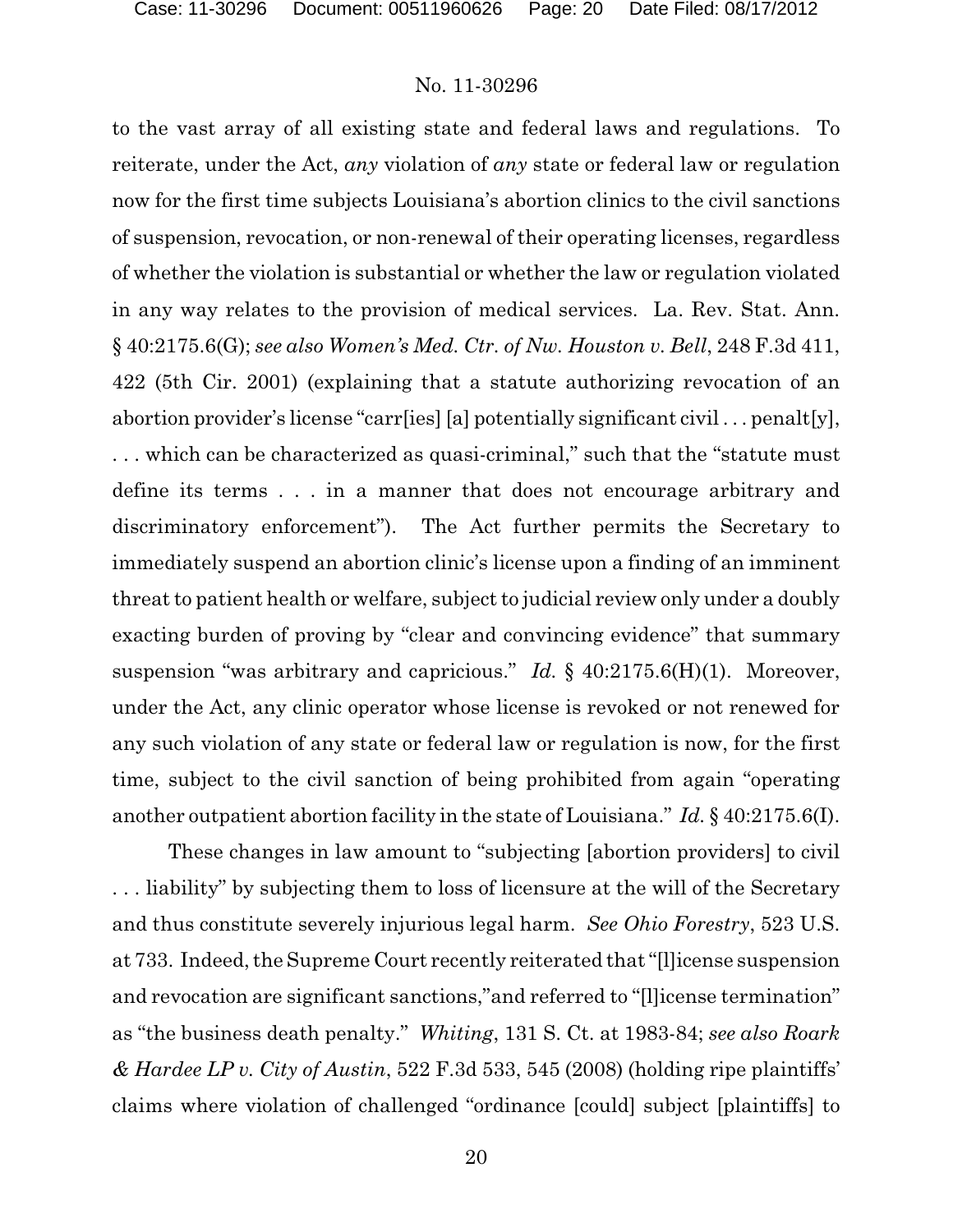heavy fines . . . and possible revocation of their licenses and permits"); *cf. id.* at 546 (distinguishing *Toilet Goods Ass'n v. Gardner*, 387 U.S. 158 (1967), on the basis that the regulation challenged in that case did not provide for "adverse consequences, such as 'heavy fines'" (quoting *Toilet Goods*, 387 U.S. at 164-65)); Black's Law Dictionary, liability (9th ed. 2009) (defining "liability" as "[t]he quality or state of being legally obligated or accountable; [or] legal responsibility to another or to society, enforceable by civil remedy or criminal punishment").

The precise provisions of the Act that plaintiffs challenge as unconstitutionally vague, discriminatory, and arbitrary, and as having the purpose or effect of infringing on the abortion right, plainly "create adverse effects of a strictly legal kind" by modifying the conditions by which abortion clinics may retain their legal licenses and by subjecting clinics and their operators to severe civil liability. *See Ohio Forestry*, 523 U.S. at 733. Thus, plaintiffs will suffer severe hardships if we withhold judicial review of their claims. *See id.* It is therefore unnecessary to consider whether the Act imposes additional harms by "inflict[ing] significant practical harm upon the interests that [plaintiffs] advance[]," *id.*, and "affect[ing] [their] primary conduct," *Natl'l Parks Hospitality Ass'n*, 538 U.S. at 810, by "forc[ing] [them] to modify [their] behavior in order to avoid future adverse consequences," *Ohio Forestry*, 523 U.S. at 734. That plaintiffs also suffer those forms of harm greatly amplifies the prejudicial effects of the majority's error.

#### **B.**

In addition to recognizing the purely legal harms that may inhere in the terms of a challenged regulation, the Supreme Court has also explained that a plaintiff can establish hardship by demonstrating that a regulatory scheme "inflicts significant practical harm upon the interests that [the plaintiff] advances." *Ohio Forestry*, 523 U.S. at 733 (emphasis added); *accord Texas*, 497 F.3d at 499. The Court stressed that such practical harms constitute "an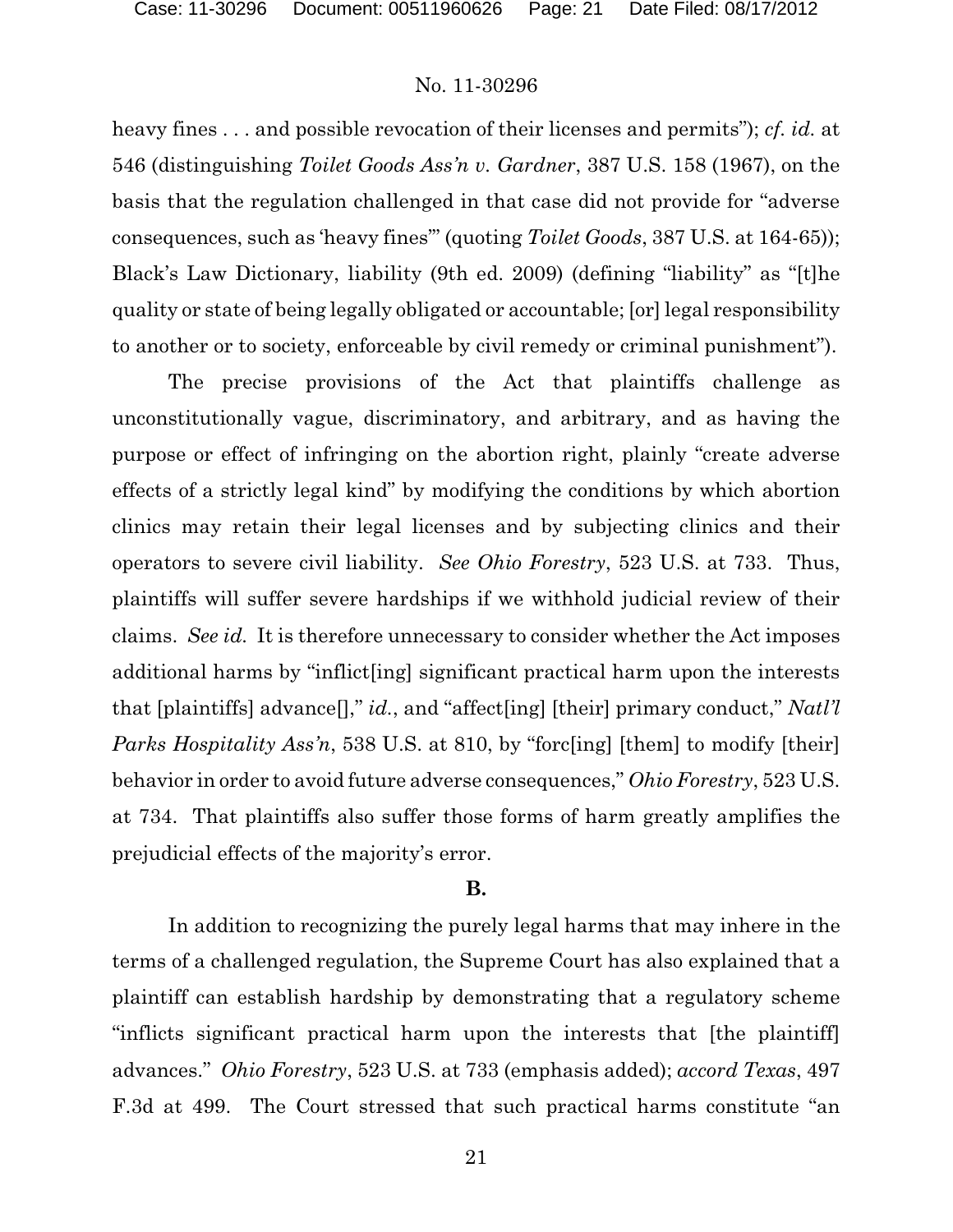important consideration in light of th[e] Court's modern ripeness cases." *Id.* at 733-34 (citing *Abbott Labs. v. Gardner*, 387 U.S. 136, 152-54 (1967), *overruled on other grounds by Califano v. Sanders*, 430 U.S. 99 (1977)). The Court explained that identifying this type of "practical harm" involved considering whether there exists a "strong reason why the [plaintiff] must bring its challenge now in order to get relief" or whether, on the contrary, the plaintiff "w[ould] have ample opportunity later to bring its legal challenge at a time when harm is more imminent and more certain." *Id.* at 734. The Court cited its ripeness discussion in *Abbott Labs* as an illustration of this sort of practical harm to the interests that a party seeks to advance through the litigation. *Id.* at 733-34 (citing *Abbott Labs.*, 387 U.S. at 152-54). In the relevant portion of *Abbott Labs*, the Court had reasoned that to "[t]o require [the plaintiffs there, regulated entities specifically targeted by the regulations at issue] to challenge the[] regulations only as a defense to an action brought by the Government might harm them severely and unnecessarily." *Abbott Labs.*, 387 U.S. at 154. The plaintiff in *Ohio Forestry*, on the other hand, was in no danger of being placed in the position of only being able to challenge the preliminary forestry management plan at issue in that case in response to an action brought against them by the government; rather, the plaintiff, an environmental organization, would have "ample opportunity later to bring its legal challenge" if and when subsequent regulatory developments actually authorized the logging operations that the organization was ultimately concerned about. *Ohio Forestry*, 523 U.S. at 734; *see also id.* at 729-30 (listing the numerous policymaking steps the agency would have had to undertake before such authorization could be issued); *cf. Abbott Labs.*, 387 U.S. at 152 (indicating that, unlike the preliminary administrative plan challenged in *Ohio Forestry*, the regulations at issue in *Abbott Labs* "ha[d] the status of law and violations of them carr[ied] heavy criminal and civil sanctions"; that "[t]he regulations . . . were made effective immediately upon publication[] . . . [and]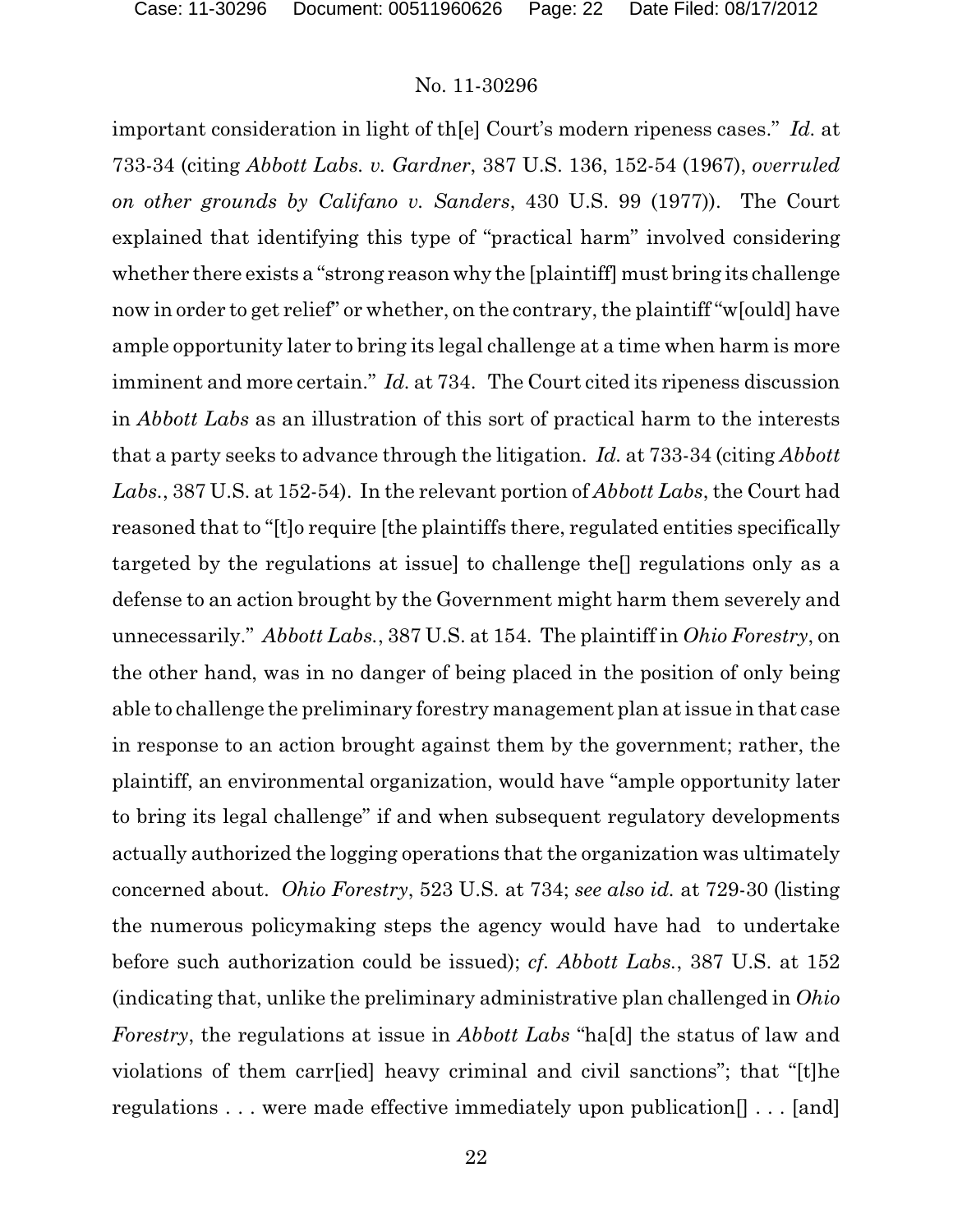immediate compliance with their terms was expected"; and that the defendant "agency . . . ha[d] direct authority to enforce th[e] regulation[s]").

Here, Act 490 "now inflicts significant practical harms upon the interests that [plaintiffs] advance," such that there are "strong reason[s] why [plaintiffs] must bring [their] challenge[s] now in order to get relief." *See Ohio Forestry*, 523 U.S. at 733-34. Even more than the drug manufacturers in *Abbott Labs*, plaintiffs here "deal in a sensitive industry," the nature of which is such that "[t]o require them to challenge these regulations only as a defense to an action brought by the [g]overnment might harm them severely and unnecessarily." *See Abbott Labs.*, 387 U.S. at 153; *see also Doe v. Bolton*, 410 U.S. 179, 188 (1973) (concluding that abortion providers "against whom [abortion regulations] directly operate" but who had not "been prosecuted, or threatened with prosecution, for violation of the State's abortion statutes[,] . . . should not be required to await and undergo a criminal prosecution as the sole means of seeking relief" on their constitutional claims). Unlike the situation in *Ohio Forestry*, there are no more procedural steps that the Department must go through before taking immediate action to the enforce the terms of Act 490 against one or more of the plaintiffs, *see Ohio Forestry*, 523 U.S. at 734; rather, the new licensure conditions are "immediately effective" and "direct $[ly]$ ... enforce[able]" by the Department, *see Abbott Labs.*, 387 U.S. at 152.

Plaintiffs assert that withholding judicial consideration of their claims may lead to one or more abortion clinics being shut down pursuant to the immediate suspension authority created by Act 490, likely driving the affected clinics out of business and disrupting those clinics' patients' ability to exercise constitutionally protected rights. Plaintiffs allege that the extremely demanding injunction standard imposed by the Act — which requires plaintiffs to "prove by 'clear and convincing evidence that the secretary's decision to issue [an] immediate suspension of the license was arbitrary and capricious'" — "is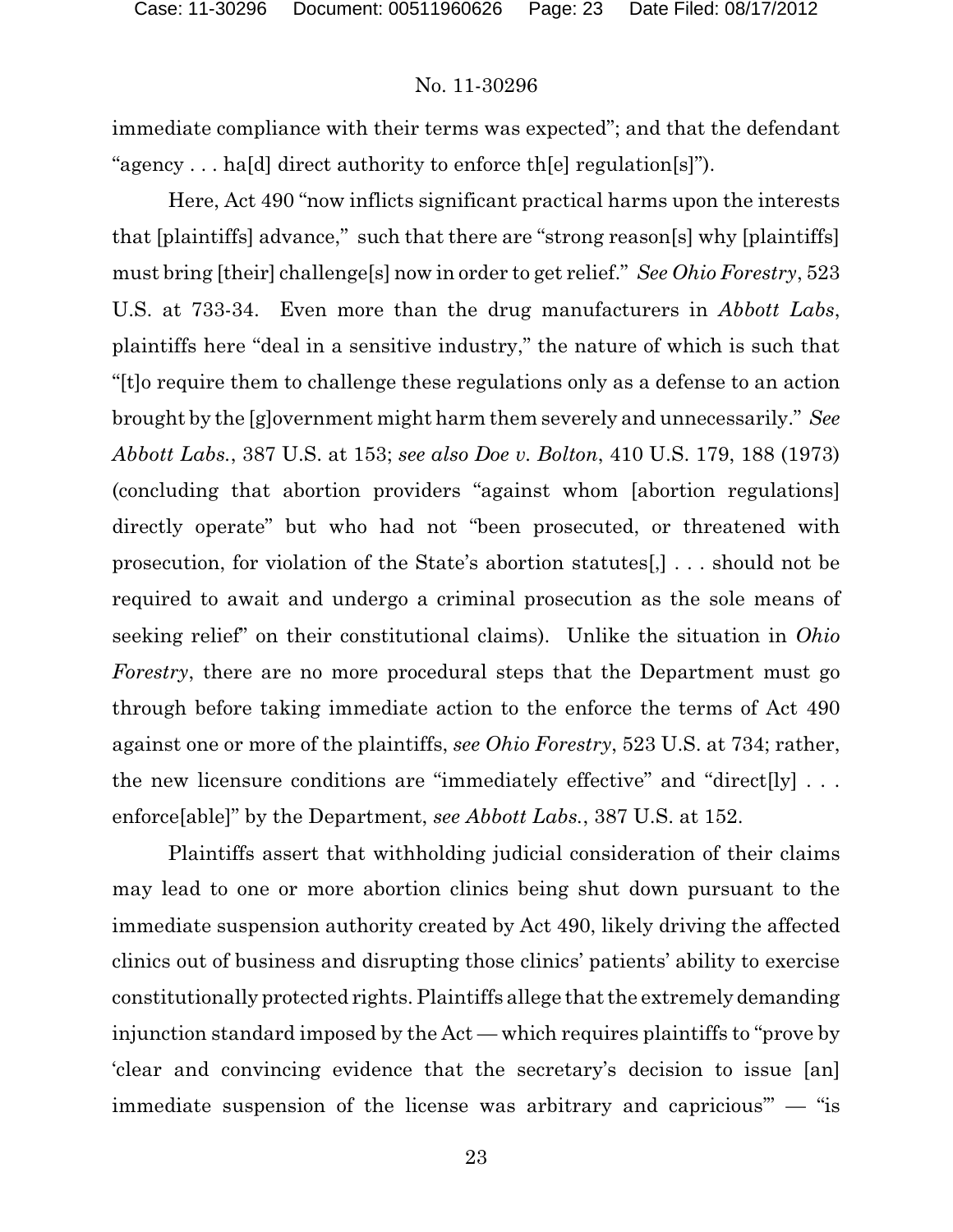designed to preclude meaningful judicial review that would otherwise be available to all other licensed medical facilities." Complaint 16; *see also id.* (alleging that, "at a hearing before the Louisiana House Health & Welfare Committee, . . . [the] Department Executive Counsel[] conceded that no other [Louisiana] statute or regulation . . . requires a showing by clear and convincing evidence that an agency acted in an arbitrary and capricious manner to obtain injunctive relief from a court"). The majority acknowledges that, under Act 490, "the process to challenge an immediate suspension [action brought pursuant to § 40:2175.6(H)] is limited" to devolutive appeals and injunction proceedings in which the clinic "must satisfy a heightened standard" of review, but nonetheless concludes that "[it is] not convinced that [plaintiffs] will suffer hardship if court consideration is withheld at this time." Majority Opinion 10-11. This reasoning ignores the constitutionally protected status of the services at issue, the timesensitive nature of the abortion right, and Act 490's chilling effect on the provision of those services and the exercise of that right.

Plaintiffs should not be "require[d] . . . to challenge [the Act] only as a defense to an action brought by the [state]," whether in the form of an "immediate suspension" action under  $\S 40:2175.6(G)$  or a suspension, revocation, or nonrenewal decision for, inter alia, a "violation of any . . . federal or state law or regulation" under § 40:2175.6(H). *See Abbott Labs.*, 387 U.S. at 153; *see also Texas*, 497 F.3d at 499 ("If [plaintiff] cannot challenge the [p]rocedures [at issue] in this lawsuit, [it] is forced to choose one of two undesirable options: participate in an allegedly invalid process that eliminates a [previously available] procedural safeguard . . . , or eschew the process with the hope of invalidating it in the future[] . . . ."). Pre-enforcement facial challenges seeking declaratory and injunctive relief have long proceeded as an accepted means for abortion providers and their patients to challenge the constitutionality of regulations touching on the abortion right. *See, e.g.*, *Sabri v. United States*, 541 U.S. 600,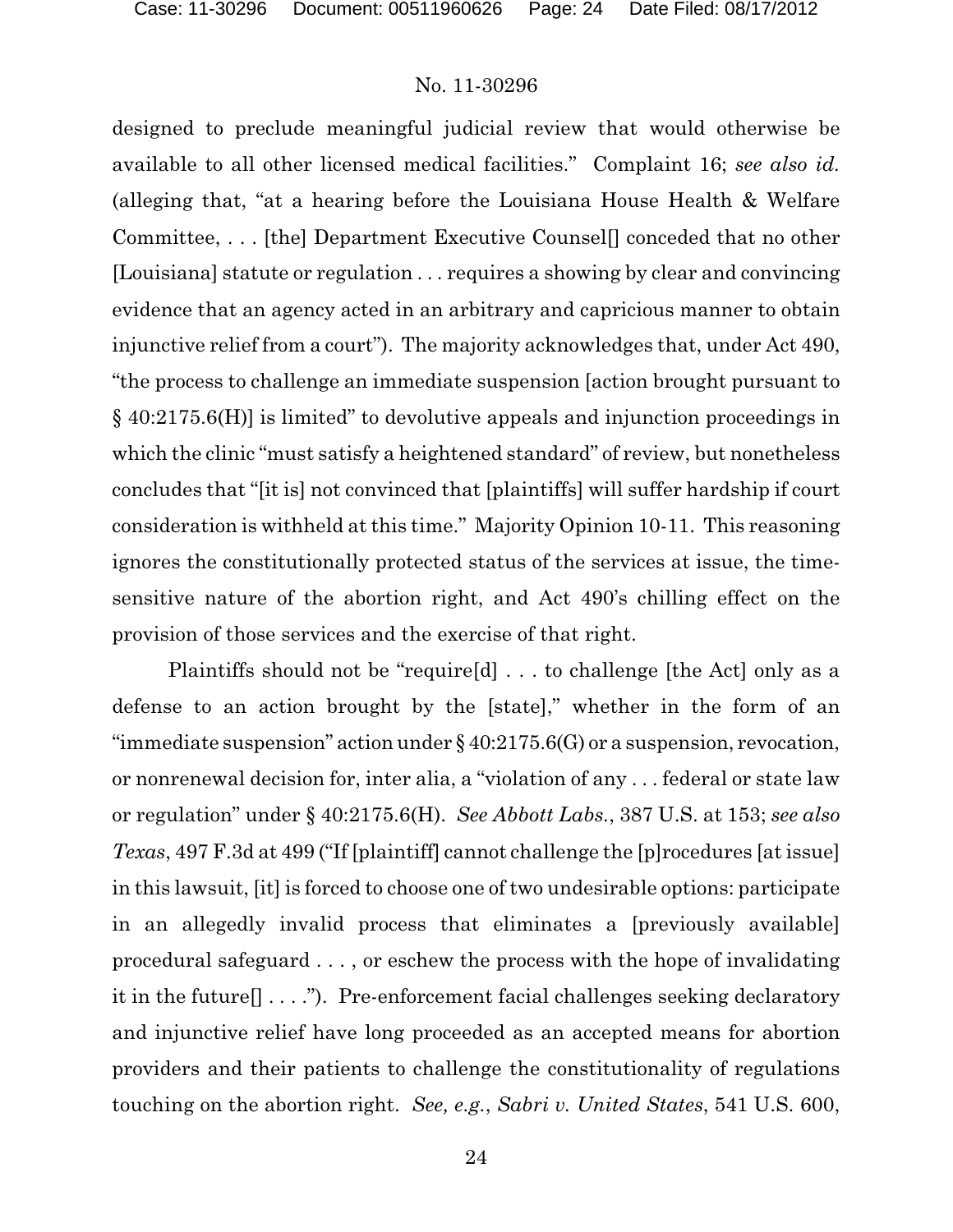609-10 (2004) (recognizing the validity of pre-enforcement facial attacks in only a "few settings," including abortion, based "on the strength of specific reasons weighty enough to overcome [the Supreme Court's] well-founded reticence" to entertain such attacks generally (citing *Stenberg v. Carhart*, 530 U.S. 914, 938–946 (2000)). Pre-enforcement review prevents potentially impermissible regulations from inflicting a chilling effect on the ability of women to exercise their right to choose to terminate their pregnancies prior to fetal viability. *See Planned Parenthood, Sioux Falls Clinic v. Miller*, 63 F.3d 1452, 1466-67 (8th Cir. 1995) ("[P]otential civil liability . . . is more than enough to chill the willingness of physicians to perform abortions . . . ."); *see also Okpalobi v. Foster*, 244 F.3d 405, 435 (5th Cir. 2001) (en banc) (Benavides, J., concurring in part and dissenting in part) (stating that the "true injury" of a statute imposing potential civil liability on abortion providers is "the 'chilling' of a woman's constitutional right to choose an abortion").

Such pre-enforcement challenges are critical in this context because of the time-sensitive nature of the abortion right. States may "restrict abortions after fetal viability." *Planned Parenthood of Se. Penn. v. Casey*, 505 U.S. 833, 846 (1992). And, although "viability" is something of an evolving measure for when such restrictions are permissible — "advances in neonatal care have advanced viability to a somewhat earlier point" — the Supreme Court has stated that, in "the scheme of time limits on the realization of competing interests, . . . viability marks the earliest point at which the State's interest in fetal life is constitutionally adequate to justify a legislative ban on nontherapeutic abortions"; this is so "whenever [viability] may occur." *Id.* at 860. Louisiana prohibits post-viability abortions, *see* La. Rev. Stat. §§ 37:1285(A)(8)(a), 40:1299.35.2, 40:1299.35.4, and defines "viability" as "that stage of fetal development when, in the judgment of the physician based upon the particular facts of the case before him, and in light of the most advanced medical

25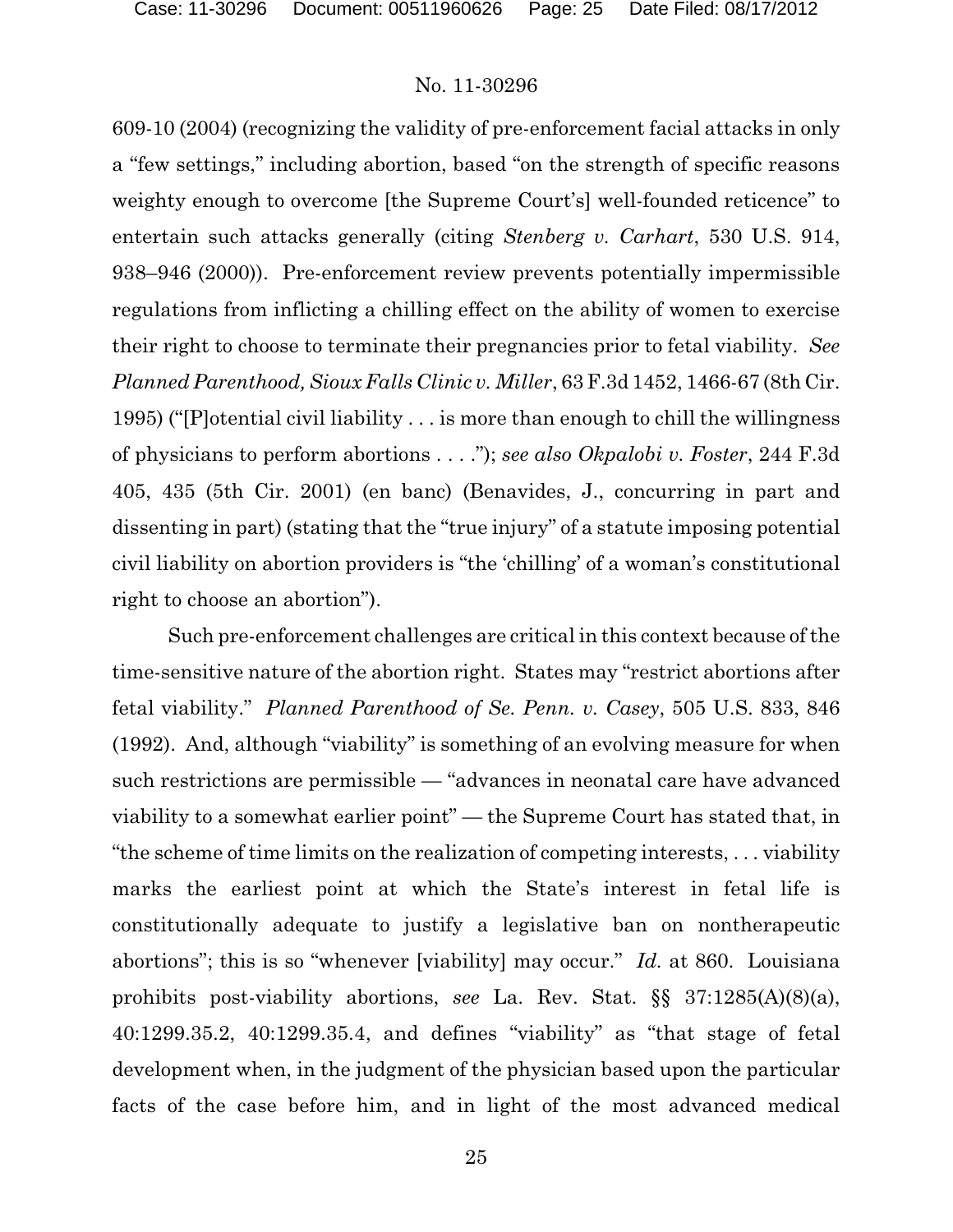technology and information available to him, there is a reasonable likelihood of sustained survival of the unborn child outside the body of his mother, with or without artificial support," *id.* § 40:1299.35.1(10). Thus, pre-enforcement review is essential to protect the interests, advanced by plaintiffs here, of their patients who seek to exercise their constitutional right to choose to obtain a pre-viability abortion. The majority's erroneous refusal to permit such judicial review exposes those patients to the very real possibility that their clinic may be shut down for a potentially unconstitutional reason during the only window of time during which they may exercise their constitutional right.

Accordingly, "[t]o require [plaintiffs] to challenge these regulations only as a defense to an action brought by the [g]overnment might harm them severely and unnecessarily." *Abbott Labs.*, 387 U.S. at 153. This "strong reason why [plaintiffs] must bring [their] challenge[s] now in order to get relief" amounts to a "significant practical harm upon the interests that [plaintiffs] advance[]," and thus satisfies the hardship requirement. *See Ohio Forestry*, 523 U.S. at 733-34; *Texas*, 497 F.3d at 499.

### **C.**

The majority further errs in concluding that 490 has not "force[d] [plaintiffs] to modify [their] behavior in order to avoid future adverse consequences." *See Ohio Forestry*, 523 U.S. at 734; *accord Texas*, 497 F.3d at 499. The Supreme Court explained that such hardship can occur when, "for example, . . . regulations . . . force immediate compliance through fear of future sanctions." *Ohio Forestry*, 523 U.S. at 734. In doing so, the Court cited cases in which plaintiffs faced a choice of complying with the challenged scheme or "risking later . . . civil penalties," such as "later loss of license." *Id.* (citing *Abbott Labs.*, 387 U.S. at 152-53; *Columbia Broadcasting System, Inc. v. United States*, 316 U.S. 407, 417-419 (1942)); *see also Abbott Labs.*, 387 U.S. at 152-53 (explaining that the plaintiffs in the ripe controversy there had to choose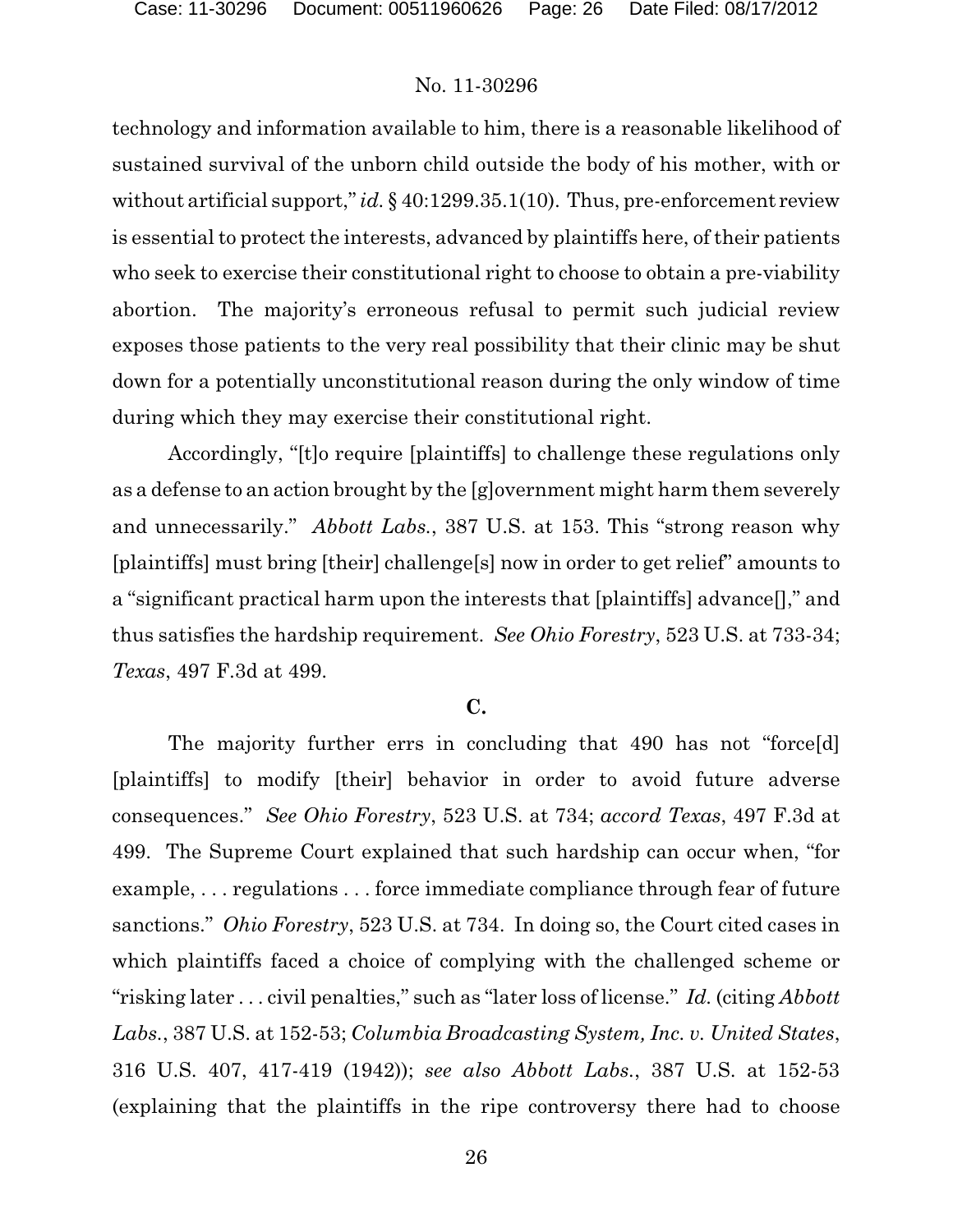between shouldering compliance costs or "risk[ing,] [inter alia,] serious . . . civil penalties" for violating the challenged scheme).

Here, Plaintiffs challenge the validity and rationality of the harsh new consequences Act 490 attaches to a practically limitless universe of legal and regulatory violations. Plaintiffs assert that by uniquely exposing them to the prospect of such penalties, Act 490 effectively requires them to adopt more vigilant policies and procedures regarding the innumerable state and federal laws and regulations incorporated by reference under the penalty provisions of Act 490, in an effort to avoid even minor violations. By doing so, the Act "force[s] [plaintiffs] to modify [their] behavior in order to avoid future adverse consequences." *Texas v. United States*, 497 F.3d 491, 499 (5th Cir. 2007) (internal quotation marks omitted) (quoting *Ohio Forestry Ass'n v. Sierra Club*, 523 U.S. 726, 733-34 (1998)).

The majority relies wholly on the distinction that although Act 490 attaches severe new *penalties* to existing regulations, it does not itself create new "affirmative obligations," that is, new regulations of primary conduct. I disagree that this peculiarity in the design of Act 490 renders inconsequential the fact that plaintiffs have been forced to modify their business practices in an effort to avoid the enormous range of newly-created ground for loss of licensure. The Supreme Court has specifically described the harm imposed by a regulation that "affect[s] a [plaintiff's] primary conduct" as a distinct type of harm from the "strictly legal kind" of harm imposed by a regulation that "commands [the plaintiff] to do [some]thing or refrain from doing [some]thing." *Nat'l Park Hospitality Ass'n*, 538 U.S. at 809-10; *accord Ohio Forestry*, 523 U.S. at 733-34. A state's imposition of severe new consequences for violations of existing regulations may "force immediate compliance through fear of future sanctions." *Ohio Forestry*, 523 U.S. at 734. Indeed, it is difficult to imagine what legitimate purpose Act 490 could have if it is not meant to effect precisely the kinds of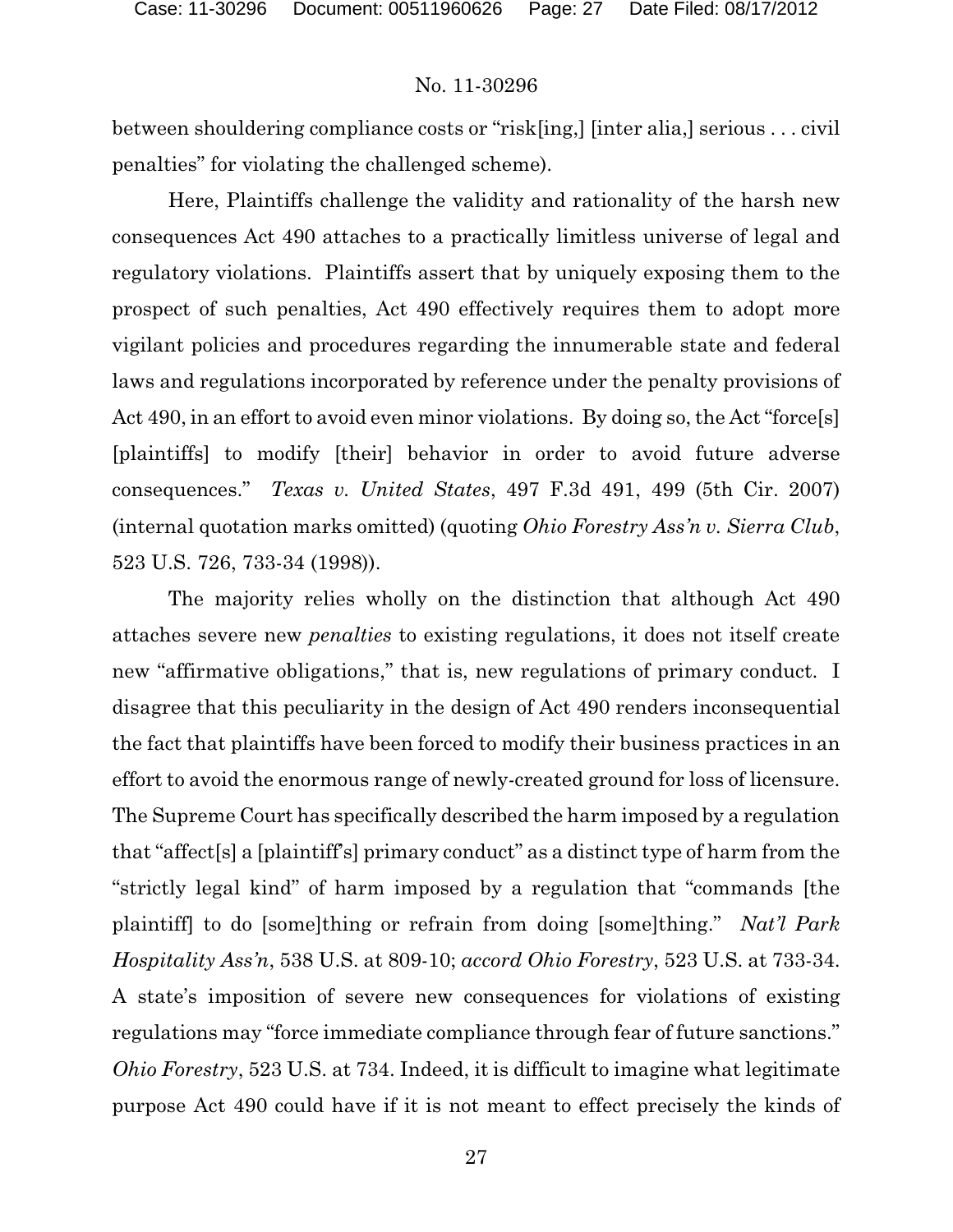heightened compliance measures plaintiffs realistically assert they have been forced to undertake. $^3$ 

The coercive impact of Act 490 is already imposing on plaintiffs the burden of attempting to adjust their business practices in response to being uniquely exposed to exceptionally severe penalties for even minor violations of any state or federal law or regulation. Here, as in *Abbott Labs*, the challenged "regulation is directed at [plaintiffs] in particular; it require[s] them to make significant changes in their everyday business practices; [and] if they fail to observe the . . . rule they are quite clearly exposed to the imposition of strong sanctions." *See Abbott Labs.*, 387 U.S. at 154. Therefore, the majority is wrong to conclude that the compliance burdens on plaintiffs do not constitute a cognizable hardship.<sup>4</sup>

 $3$  As plaintiffs' counsel noted at oral argument, were a state to condition the licensure of attorneys — or, to more closely track the circumstances this case, of some disfavored category of attorneys — on strict compliance with *all* state and federal laws, it seems indisputable that such a law would impose on that category of disfavored practitioners the hardship of modifying their customary conduct in order to avoid the uniquely severe sanctions that, for example, a speeding ticket would subject them to.

<sup>&</sup>lt;sup>4</sup> The burdens imposed on plaintiffs here are at least as real and immediate as what every member of this court en banc seemingly recognized as having been inflicted on abortion providers by the passage of an earlier Louisiana law that "exposes [abortion] doctors to unlimited tort liability" in private suits, in part by exempting civil suits brought pursuant to that law from the limitations on liability provided in Louisiana's generally applicable Medical Malpractice Act. *Okpalobi v. Foster*, 244 F.3d 405, 409, 421-22 (5th Cir. 2001) (en banc); *see also K.P. v. LeBlanc*, 627 F.3d 115, 119-20 (5th Cir. 2010); La. Rev. Stat. Ann. § 9:2800.12. Although the en banc court deemed the suit non-justiciable as having been brought against the wrong defendants, it appears that every member of the court agreed that the "selfenforcing nature" of the statute at issue had an "immediate coercive effect" on abortion providers and that this "coercive impact of the statute itself" amounted to an injury-in-fact for purposes of Article III standing. *Okpalobi*, 244 F.3d at 427 (explaining that the "impact of the statute" is "coercive in that it exposes [abortion physicians] to unlimited tort liability"); *id.* at 435 (Benavides, J., concurring in part and dissenting in part) (agreeing that "Act 825, by its mere existence, coerces the plaintiffs to abandon the exercise of their legal rights lest they risk incurring substantial civil liability"); *id.* at 451 (Parker, J., dissenting) (agreeing that the plaintiffs "undoubtedly established an 'injury-in-fact'"); *see also Lopez v. City of Houston*, 617 F.3d 336, 342 (5th Cir. 2010) (explaining that the standing injury-in-fact inquiry and the ripeness hardship inquiry "overlap in practice," as each amounts to "an examination of whether a plaintiff has suffered a concrete injury").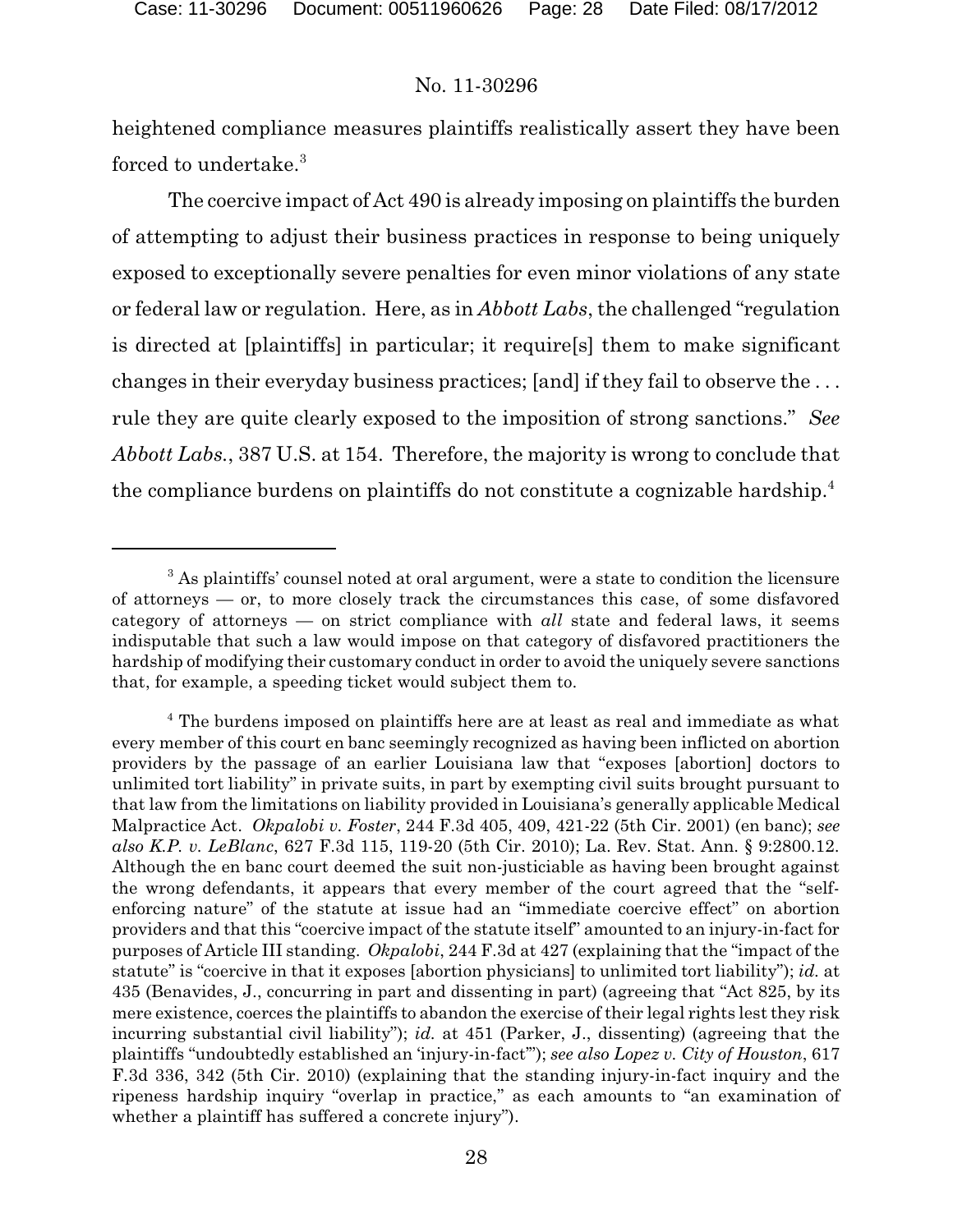#### **II.**

Finally, plaintiffs' claims present purely legal questions that are plainly fit for judicial decision without awaiting further factual developments. Claims are "ripe when they would not benefit from any further factual development and when the court would be in no better position to adjudicate the issues in the future than it is now." *Pearson v. Holder*, 624 F.3d 682, 684 (5th Cir. 2010). "[N]o further factual development is necessary," if the only claims call for "purely legal inquiries." *Roark*, 522 F.3d at 546.

Plaintiffs bring facial challenges on constitutional grounds that present purely legal questions regarding the validity of the Act as written. Specifically, plaintiffs claim that the Act: (1) violates due process because its authorization of license revocation for any violation of any state or federal law or regulation fails to give outpatient abortion facilities fair notice of the conditions of their licensure and encourages arbitrary and discriminatory enforcement; (2) violates equal protection by treating abortion clinics differently than other medical facilities without a rational basis; (3) violates due process because its immediate suspension provision deprives clinics of liberty and property interests in an arbitrary, unreasonable, and capricious manner and invests an impermissible degree of subjective discretion in the Secretary; and (4) violates the constitutional abortion right because it has the purpose or effect of placing a substantial obstacle in the path of pregnant patients seeking to obtain pre-viability abortions. Adjudication of these claims would require analysis of the terms of the Act, and evidence of legislative intent, applying the relevant constitutional doctrines. A court's ability to make such determinations does not depend on the occurrence of any future events.

This court has previously reached questions regarding the merits of such claims or held similar challenges justiciable. In *Women's Medical Center of Northwest Houston*, we reviewed a district court's temporary injunction of a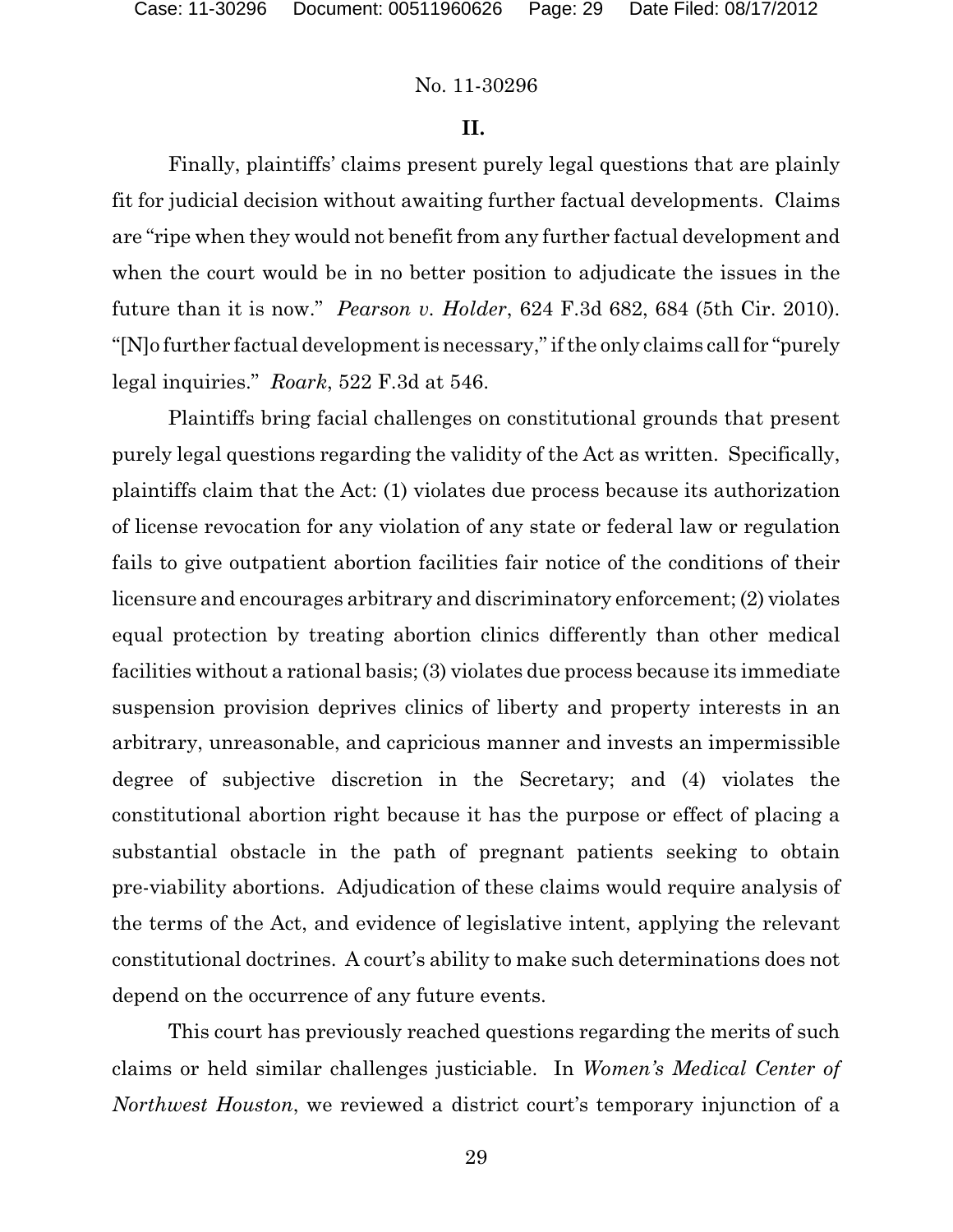Texas law amending that state's abortion licensing law. 248 F.3d at 413, 419-22. We considered the likelihood of success of equal protection and vagueness challenges very similar to those brought by plaintiffs here. *Id.* at 419-22. With respect to the equal protection challenges, the court explained that, because "[t]he record contain[ed] no evidence of anti-abortion animus, and no evidence that the . . . amendments were passed in an attempt to limit abortion access or for any other improper purpose[,] . . . the district court correctly chose to evaluate the . . . amendments as health and safety regulations subject to rational basis review." *Id.* at 419. The court then proceeded to apply the rational basis analysis to the challenged statutory provision, concluding that the amendments were not "substantially likely to fail rationality review." *Id.* at 419-21. The court then applied vagueness principles to the text of the challenged amendments, and concluded that "the plaintiffs . . . established a substantial likelihood of success on their vagueness challenge to the subject provisions," reasoning that, "[e]specially in the context of abortion, a constitutionally protected right that has been a traditional target of hostility, standardless laws and regulations such as these open the door to potentially arbitrary and discriminatory enforcement." *Id.* at 421-22. We specifically explained that our conclusion was not altered by the fact that "no abortion facility has yet been subjected to civil or criminal penalties for violating these regulatory provisions." *Id.* at 422; *see also Time Warner Cable*, 667 F.3d 630, 636 (5th Cir. 2012) ("Discriminatory treatment at the hands of the government is an injury long recognized as judicially cognizable. And such injury is recognizable for standing irrespective of whether the plaintiff will sustain an actual or more palpable injury as a result of the unequal treatment under law or regulation. . . . [S]uch discrimination can constitute an injury because it positions similar parties unequally before the law; no further showing of suffering based on that unequal positioning is required . . . ." (second alteration in original)).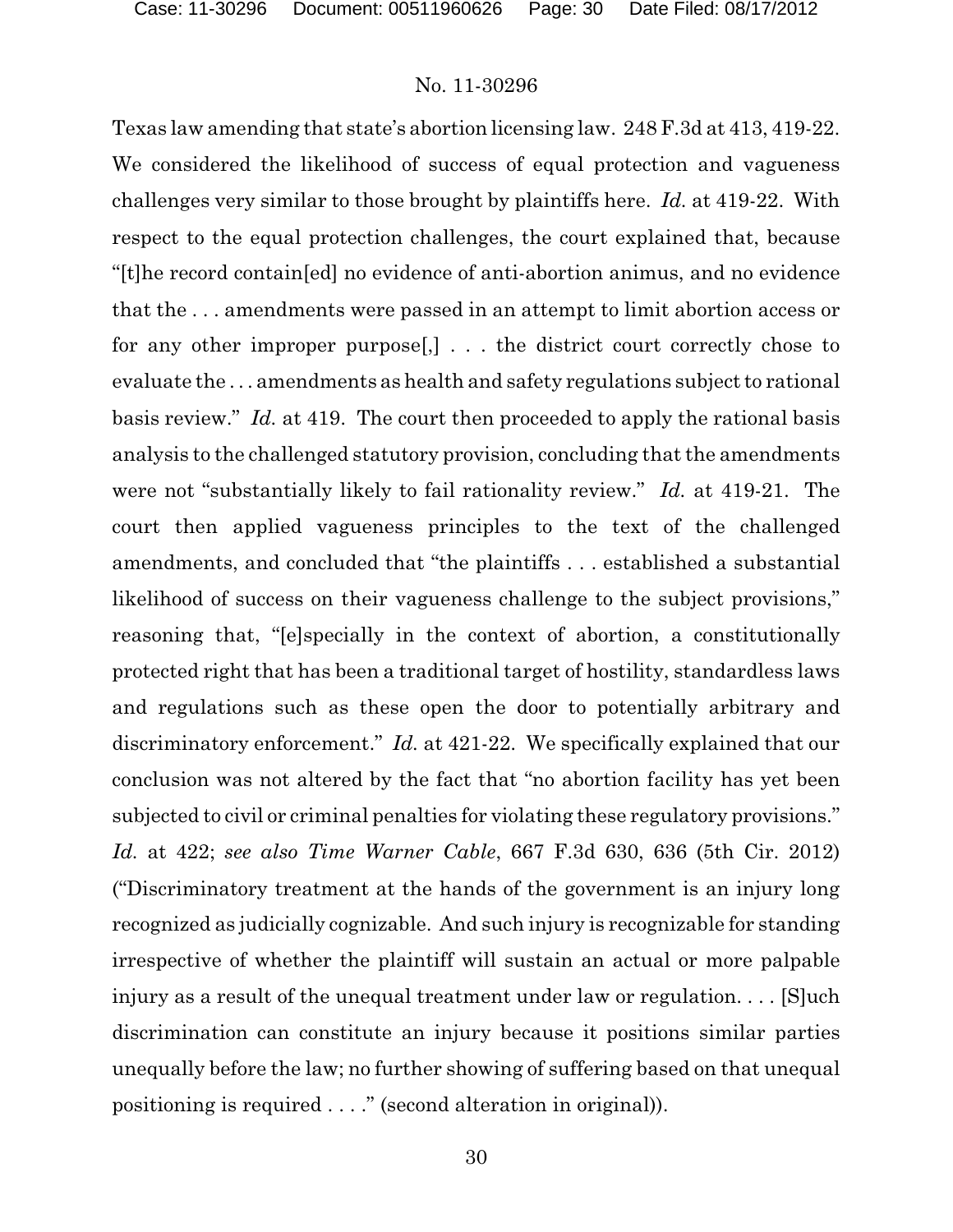Similarly, in *Roark*, we held ripe a facial procedural due process challenge to the "enforcement provision" of a municipal anti-smoking ordinance "giving the city manager discretion to revoke permits and licenses," even though "the City ha[d] not enforced the challenged fine or license revocation penalties against any Plaintiff." 522 F.3d at 544-46. We explained that "no further factual development [was] necessary" in order "[t]o determine the merits of" the procedural due process claim because adjudication would present a "purely legal inquir[y]." *Id.* at 546.

And in *K.P. v. Leblanc*, we considered sua sponte the justiciability of facial vagueness, equal protection, and undue burden challenges to another Louisiana statute regulating abortion providers. 627 F.3d at 122. That statute subjects providers to potential civil liability in the form of private lawsuits, and exempts such suits from the limitations on liability that protect other physicians under the state's generally applicable medical malpractice statute. *Id.* Again, we held the claims justiciable even though the abortion providers' "liability for suits . . . ha[d] not yet materialized." *Id.*

Moreover, the Supreme Court has repeatedly reached the merits of preenforcement facial challenges to regulations of abortion providers. *E.g.*, *Gonzalez v. Carhart*, 550 U.S. 124, 161-68 (2007) (vagueness, substantive due process); *Stenberg v. Carhart*, 530 U.S. 914, 929-46 (2000) (substantive due process); *Planned Parenthood of Se. Pa. v. Casey*, 505 U.S. 833, 879-901 (1992) (substantive due process); *Ohio v. Akron Ctr. for Reprod. Health*, 497 U.S. 502, 517-518 (1990) (procedural due process); *Doe*, 410 U.S. at 192-201 (vagueness, substantive due process, equal protection).

Because adjudication of plaintiffs' claims would involve only the application of familiar constitutional doctrines to statutory provisions and indications oflegislative intent, "[a]dditional fact-finding would not aid [judicial] inquiry into the purely legal question of [the Act's] validity." *See Texas*, 497 F.3d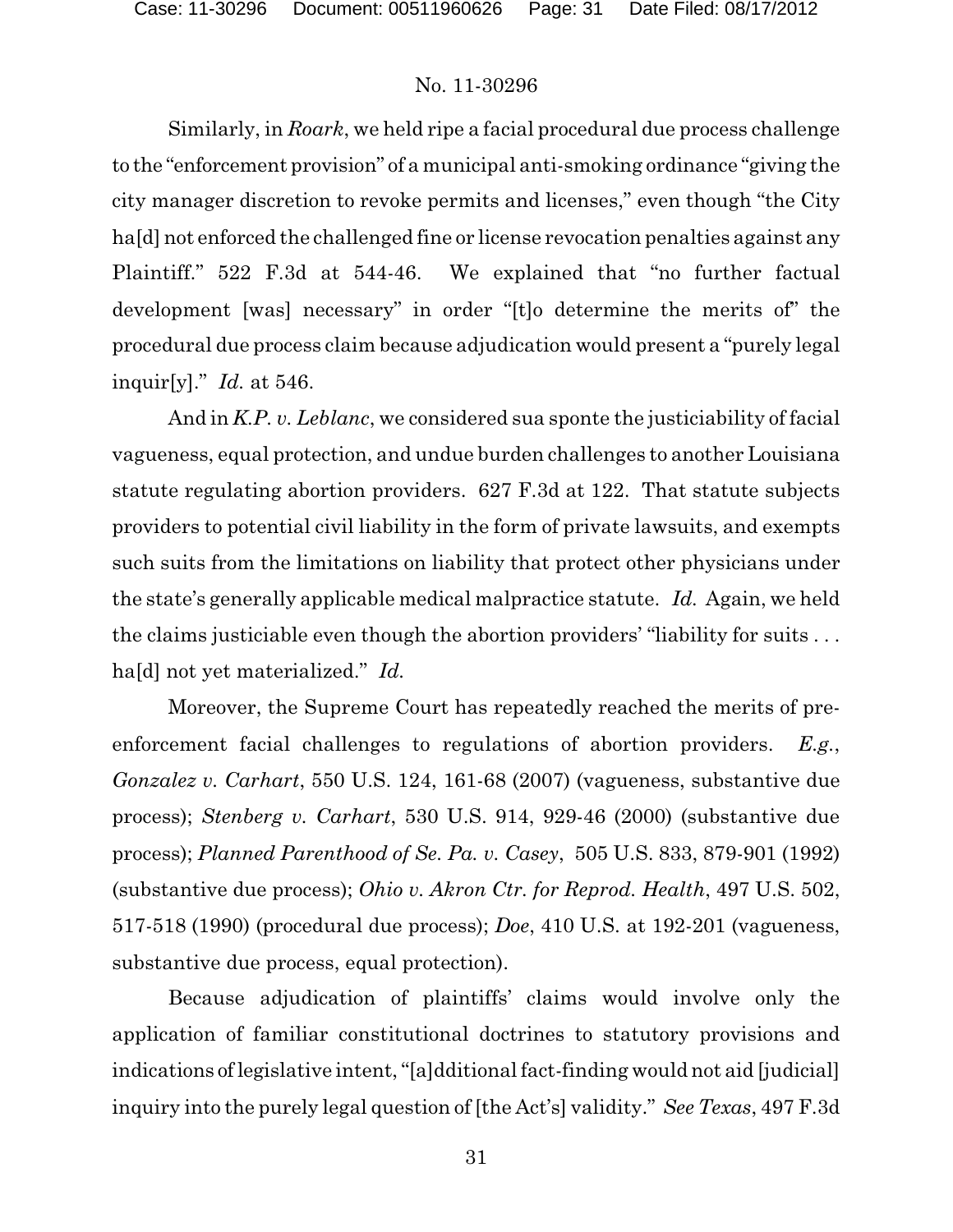at 499. Accordingly, the district court and the majority have erred in concluding <sup>5</sup> that plaintiffs' purely legal claims are unfit for judicial resolution.<sup>6</sup>

### **III.**

The majority's procrustean ripeness analysis would be unprecedented in any case. It is particularly inappropriate in a pre-enforcement challenge to an abortion regulation. As this court has recognized, the Supreme Court has flexibly applied justiciability doctrines in abortion cases. *See Margaret S. v. Edwards*, 794 F.2d 994, 997 (5th Cir. 1986) (noting that "the Supreme Court has visibly relaxed its traditional standing principles in deciding abortion cases" (citing *Roe*, 410 U.S. at 123-29; *Doe*, 410 U.S. at 187-89)); *accord Okpalobi*, 244 F.3d at 427-28; *see also, e.g.*, *Singleton v. Wulff*, 428 U.S. 106, 118 (1976) ("conclud[ing] that it generally is appropriate to allow a physician to assert the rights of women patients as against governmental interference with the abortion decision"); *Roe*, 410 U.S. at 125 (recognizing a mootness exception for abortion

<sup>&</sup>lt;sup>5</sup> The Secretary's counsel intimates that the Secretary may not ultimately exercise his considerable — and allegedly impermissible — discretion "under Act 490 in the draconian fashion [plaintiffs] fear" by initiating suspension or revocation proceedings against a clinic, or declining to renew its license, for a minor or non-health-related regulatory violation. *See* Appellee's Br. 20. These assertions do not change the analysis. Even were the Secretary's counsel to go farther and *assure* the court that the Secretary would not exercise his authority under the Act in an arbitrary fashion, such assurances would be irrelevant. In *Abbott Labs*, the Court rejected the government's "contention that the threat of [certain] sanctions for noncompliance with [the] . . . regulation [atissue] is unrealistic," although government counsel had asserted that the feared sanction would not be imposed. *Abbott Labs.*, 387 U.S. at 154. Where an "action at its inception [is] properly brought[,]... subsequent represention[s] of [the defendant's counsel will] not suffice to defeat it." *Id.*

 $6$  Importantly, the Supreme Court has explained that "[o]ne does not have to await the consummation of threatened injury to obtain preventive relief. If the injury is certainly impending, that is enough." *Thomas v. Union Carbide Agric. Prods. Co.*, 473 U.S. 568, 580 (1985) (quoting *Regional Rail Reorganization Act Cases*, 419 U.S. 102, 143 (1974)); *accord, e.g.*, *Neal v. Shimoda*, 131 F.3d 818, 825 (9th Cir. 1997). The circumstances surrounding the present case indicate that the Secretary has already subjected several abortion clinics in the state to the harsh terms of the new Act, and intends to enforce the Act again the plaintiff clinics. Thus, plaintiffs claims would be fit for adjudication even if they did not present purely legal questions.